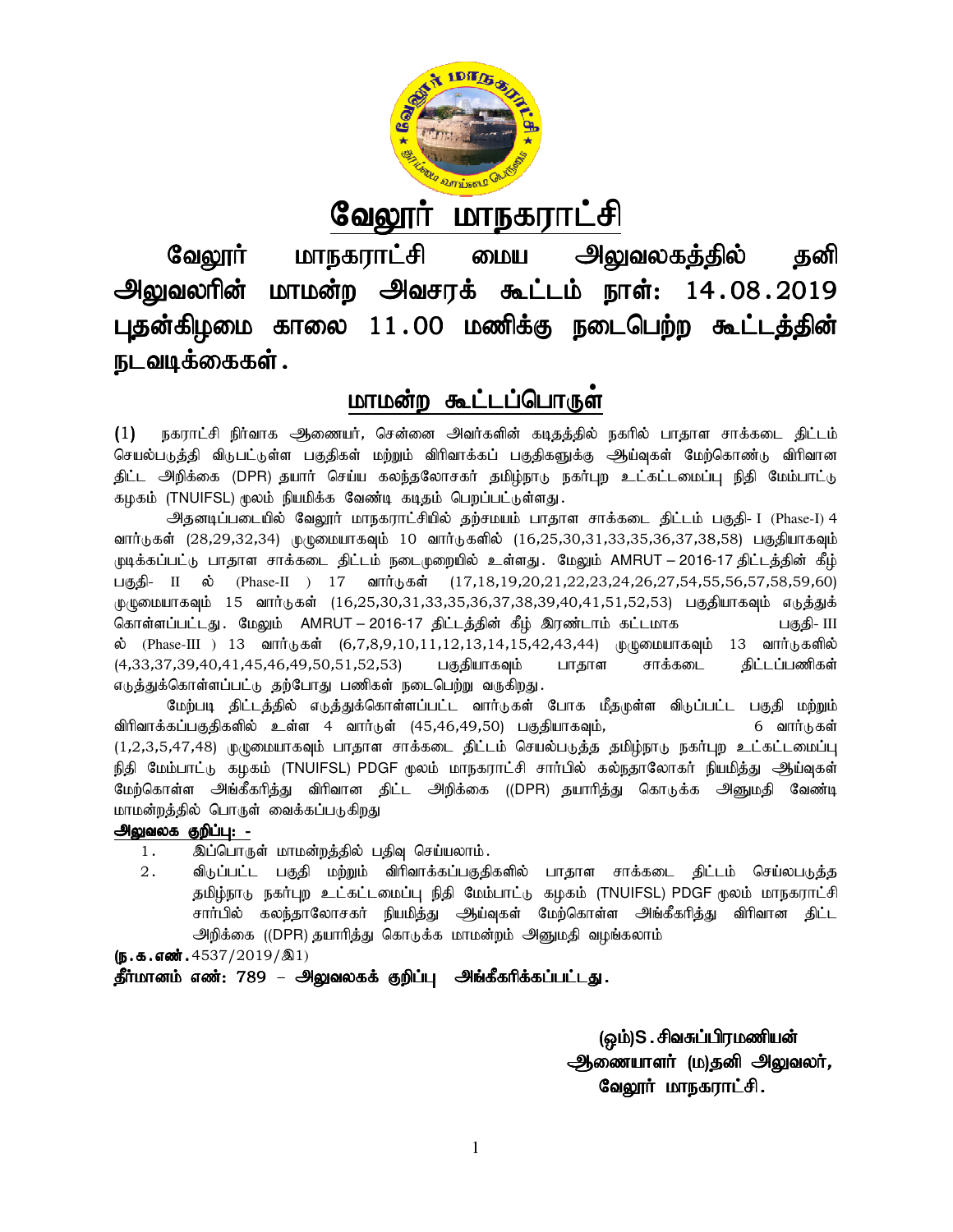

# <u>வேலூர் மாநகராட்சி</u>

வேலூர் மாநகராட்சி மைய அலுவலகத்தில் தனி அலுவலரின் மாமன்ற சாதாரணக் கூட்டம் நாள்: 30.08.2019 வெள்ளிக்கிழமை காலை கூட்டத்தின் நடவடிக்கைகள்.  $11.00$  மணிக்கு வேலூர் மாநகராட்சி மைய அலுவலகத்தில் தனி<br>வலரின் மாமன்ற சாதாரணக் கூட்டம் நாள்: 30.08.2019<br>·ளிக்கிழமை காலை 11.00 மணிக்கு நடைபெற்ற

# <u>மாமன்ற கூட்டப்பொருள்</u>

 $(1)$  வேலூர் மாநகராட்சி ஆணையர் அவர்களின் ஜூன் மற்றும் ஜூலை-2019 மாத நாட்குறிப்பு மாமன்றத்தின் பார்வைக்கும் பதிவிற்கும் வைக்கப்படுகிறது. அலுவலக குறிப்பு: -பதிவு செய்யலாம்.

 $(5.5.5.5\text{...})$ 

தீர்மானம் எண்: 790 – அலுவலகக் குறிப்பு அங்கீகரிக்கப்பட்டது.

(2) வேலூர் மாநகராட்சி மாநகர் நல அலுவலர் அவர்களின் ஏப்ரல் முதல் ஜூலை-2019வரை மாத நாட்குறிப்பு மாமன்றத்தின் பார்வைக்கும் பதிவிற்கும் வைக்கப்படுகிறது.

அலுவலக குறிப்பு: -பதிவு செய்யலாம்.

 $(5.5.5.5\cdot\frac{1}{9473}/2013)$ 

# தீர்மானம் எண்: 791 – அலுவலகக் குறிப்பு அங்கீகரிக்கப்பட்டது.

(3) வேலூர் மாநகராட்சியில் பாதாள சாக்கடை திட்டம்-3 பகுதிகளாக செயல்படுத்த திட்டமிடப்பட்டு அதில் முதல் கட்டமாக பகுதி – 1-ன் கீழ் TNUDP – III திட்டத்தின் கீழ் வேலூர் மாநகராட்சி 60 வார்டுகளில் 14 வார்டுகளில் [வார்டு எண்கள் 16 (பகுதி) 25,28,29, 30(பகுதி), 31(பகுதி) 32,33,34,35,36,37,38 மற்றும் 58(பகுதி) ] பாதாள சாக்கடை திட்டம் பணிகள் செயல்படுத்தப்பட்டது. வேலூாா மாநகராடசியில் பாதாள சாக்கடை திட்டம-3 பத்திகளாக செயல்படுத்த திட்டம்பட்டம்<br>முதல் கட்டமாக பத்தி – 1-ன் கீழ் TNUDP – III தீட்டத்தின் கீழ் வேலூாா் மாநகராட்சி 60 வாா்டுகளில்<br>'ருகளில் [வாா்டு எண்கள் 16 (பகுதி 25,28,29,

அரசு அனை எண்: (D) 555 நகராட்சி நிர்வாகம் மற்றும் குடிநீர் வழங்கல் துறை நாள்: 30.12.2009-y; gFjp-I-f;F U}.40.49 Bfhoapy; vz;fs; ehs;: f;F bray;gLj;j fpH;fz;lthW muR Miz வழங்கப்பட்டு பணிகள் முடிக்கப்பட்டுள்ளுது.

| மொத்தம்                 |                          | 40.49 Сели   |
|-------------------------|--------------------------|--------------|
| வட்டி                   |                          | $1.21$ கோடி  |
| பொதுமக்களின் பங்களிப்பு | $\overline{\phantom{a}}$ | 8.94 கோடி    |
| கடன் (TNUDP - III)      |                          | $11.47$ கோடி |
| மான்யம் (TNUDP - III) - | 18.87 கோடி               |              |

மேற்படி அரசு ஆணையில் குறிப்பிட்டுள்ளவாறு பொது மக்களின் பங்களிப்புத் தொகை ரு.8.94 கோடி வசூல் செய்ய வழிவகை செய்யப்பட்டதின் அடிப்படையில் பாதாள சாக்கடை திட்டத்தில் குடியிப்புகள் கோடி வசூல் செய்ய வழிவகை செய்யப்பட்டதின் அடிப்படையில் பாதாள சாக்கடை திட்டத்தி<br>மற்றும் வணிக நிறுவனங்களுக்கு கழிவுநீர் இணைப்பு வழங்க உரிய துணை விதிகள் (Bye Laws நகராட்சி நிர்வாக ஆணையர், அவர்களிடம் அங்கிகாரம் பெறப்பட்டு பின்னர் வேலூர் மாநகராட்சி மாவட்ட அரசிதழில் 05.06.2011-அன்று வெளியிடப்பட்டு அதன் அடிப்படையில் தற்போது கிழ்க்கண்டவாறு அரசிதழில் 05.06.2011-அன்று வெளியிடப்பட்டு அதன் அடிப்படையில் தற்போது கிழ்க்கண்டவாறு<br>பயனாளிகளிடம் இருந்து வைப்புத்தொகை (Deposit) மற்றும் சேவைக் கட்டணம் (Service Charge) பெறப்பட்டு பாதாளச் சாக்கடை இணைப்புகள் வழங்கப்பட்டு வருகிறது. துணை விதி எண் 38 உட்பரிவு (8) அி (1) மற்றும் (2)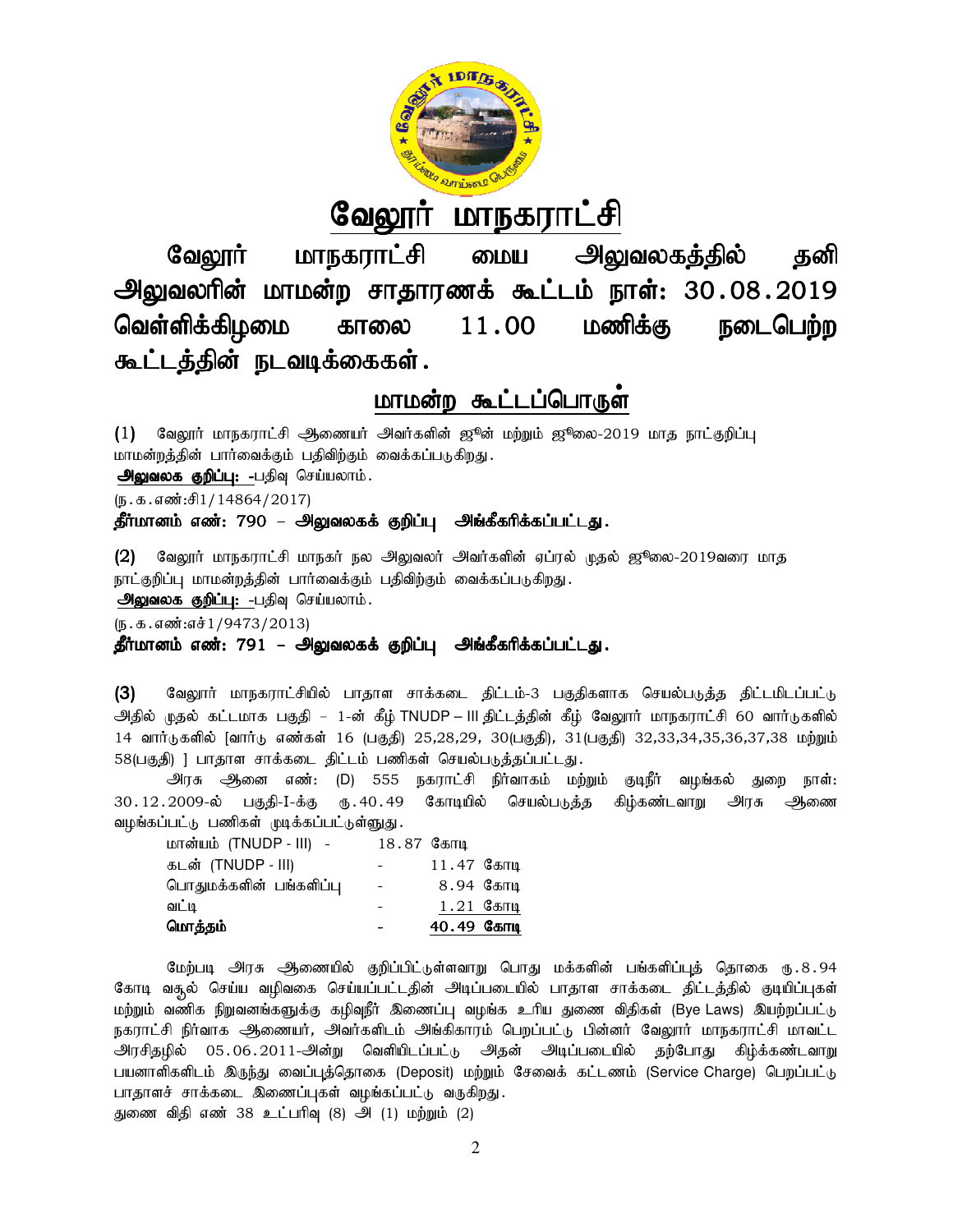|                        | ருன்வைப்பு | பிரதி மாத | வணிக நிறுவனம் (ம)  | ருன்வைப்புத் | பிரதி மாத |
|------------------------|------------|-----------|--------------------|--------------|-----------|
| குடியிருப்பு           | த் தொகை    | சேவைக்    | தொழிற்சாலை         | தொகை         | சேவைக்    |
|                        | Ф.         | கட்டணம்   |                    | Ф.           | கட்டணம்   |
|                        |            | ₲.        |                    |              | ரு.       |
| 500 சதுர அடிக்கு       | 5000.00    | 80.00     | 500 சதுர அடிக்கு   | 8000.00      | 150.00    |
| குறைவாக பரப்பளவு       |            |           | குறைவாக பரப்பளவு   |              |           |
| உள்ள கட்டிடம்          |            |           | உள்ள கட்டிடம்      |              |           |
| 501 முதல் 1200 சதுர    | 6000.00    | 90.00     | 501முதல் 1200      | 10000.00     | 200.00    |
| அடி வரை பரப்பளவு       |            |           | சதுர அடி வரை       |              |           |
| உள்ள கட்டிடம்          |            |           | பரப்பளவு உள்ள      |              |           |
|                        |            |           | கட்டிடம்           |              |           |
| 1201முதல் 2400 சதுர    | 8000.00    | 100.00    | 1201முதல் 2400     | 12000.00     | 225.00    |
| அடி வரை பரப்பளவு       |            |           | சதுர அடி வரை       |              |           |
| உள்ள கட்டிடம்          |            |           | பரப்பளவு உள்ள      |              |           |
|                        |            |           | கட்டிடம்           |              |           |
| 2401 சதுர அடி          | 10000.00   | 120.00    | $2401$ முதல் சதுர  | 15000.00     | 300.00    |
| பரப்பளவிற்கு மேல் உள்ள |            |           | அடி பரப்பளவிற்கு   |              |           |
| கட்டிடம்               |            |           | மேல் உள்ள கட்டிடம் |              |           |
| சிறப்பினம்             | 10000.00   | 120.00    | சிறப்பினம்         | 100000.00    | 1000.00   |

மேலும் தற்போது வேலூர் மாநகராட்சி AMRUT – 2016-17 திட்டத்தின் கீழ் இரண்டாம் கட்டமாக பகுதி–II-ல் அலமேலுமங்காபுரம், சத்துவச்சாரி, சேண்பாக்கம், கொணவட்டம், கஸ்பா மற்றும் வேலப்பாடி பகுதிகளில் உள்ள 26 வார்டுகளில் (வார்டு எண்கள் 16 முதல் 20 வரை, 21,22,23,24,25,27,29,33,39,40,41,51,52,53,54,55,56,57, 58,59 & 60) பாதாள சாக்கடைத் திட்டம் மேற்கொள்ள கீழ்க்கண்டவாறு அனுமதிக்கப்பட்டுள்ளது.

| மொத்தம்                                      | $\sim$ 10 $\pm$ | 343.69 கோடி    |
|----------------------------------------------|-----------------|----------------|
| பொது மக்களின் பங்களிப்பு                     | $\sim$ 10 $\pm$ | $103.10$ Селгщ |
| AMRUT திட்டம் மாநில அரசின் பங்களிப்பு   -  . |                 | 68.74 கோடி     |
| AMRUT திட்டம் மத்திய அரசின் பங்களிப்பு   -   |                 | 171.85 கோடி    |

மற்றும் முன்றாம் கட்டமாக AMRUT -2016-17 திட்டத்தின் கீழ் பகுதி-III-ல் விருதம்பட்டு, கழிஞ்சூர், காந்தி நகர் (கிழக்கு மற்றும் மேற்கு) காங்கேயநல்லூர், பழைய காட்பாடி, விருபாட்சிபுரம், தொரப்பாடி, .<br>இடையன்சாத்து மற்றும் ஓட்டேரி பகுதிகளில் உள்ள 26 வார்டுகளில் (வார்டு எண்கள் 4,6 முதல் 15 வரை 33,37,39 முதல் 46 வரை மற்றும் 49 முதல் 53 வரை உள்ள வார்டுகள்) பாதாளச் சாக்கடைத் திட்டம் மேற்கொள்ள கீழ்கண்டவாறு அனுமதிக்கப்பட்டுள்ளது.

| மொத்தம்                                | $\qquad \qquad \blacksquare$ | 293.77 Сели   |
|----------------------------------------|------------------------------|---------------|
| மாநகராட்சி பங்களிப்பு                  | $\overline{\phantom{a}}$     | 29.38 கோடி    |
| ஆிசிய வளர்ச்சி வங்கி கடன்              |                              | $90.61$ Селгц |
| AMRUT திட்டம் மாநில அரசின் பங்களிப்பு  | $\sim$ $-$                   | 46.65 Селгц   |
| AMRUT திட்டம் மத்திய அரசின் பங்களிப்பு | $\sim$ $-$                   | 124.13 Селгц  |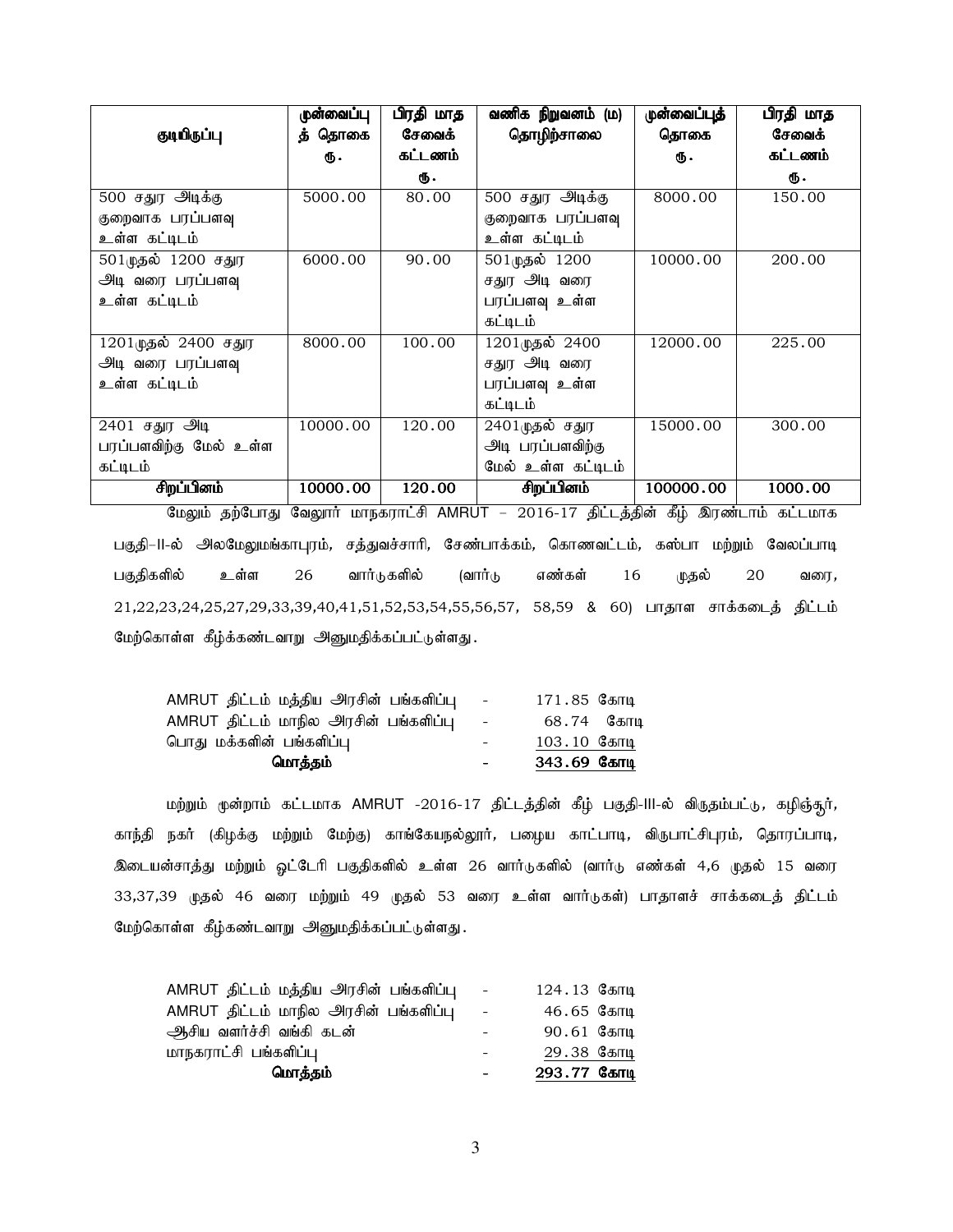எனவே பாதாள சாக்கடை திட்டம் பகுதி– I, பகுதி– II மற்றும் பகுதி-III-ன் கீழ் பொதுமக்களின் பங்களிப்பு ரு.141.42 கோடி ருபாய் வசூலிக்கப்பட வேண்டும் மேலும் மாமன்ற தீர்மானம் எண்:188, நாள்:04.05.2017-ல் ஏற்கனவே நிர்ணயம் செய்யப்பட்ட வைப்புத்தொகை மற்றும் சேவை கட்டணங்கள் கடன் மற்றும் வட்டி தொகை திரும்ப செ<u>லுக்</u>த போதுமானதாக இல்லை என்பதால் ஏற்கனவே உள்ள வைப்புத்தொகை குறைவாக உள்ளதால் மேற்கொண்டு மேற்படி திட்டத்தினை பராமரிப்பு செய்ய ஆகும் செலவினங்கள் ஆண்டிற்கு ரு. 11. 25 கோடியாகும் என்பாதலும் நடைமுறையில் உள்ள வேலூர் மாநகராட்சி சட்டம் 2008 பிரிவு 432 (7எப்) துணை விதிகளில் உள்ள உபவிதி எண் 38 (உட்பிரிவு 8ல் அி (1) மற்றும் (2)ல்) 2401 சதுர அடிக்கு மேல் உள்ள கட்டிடங்களுக்கு வைப்புத்தொகை மற்றும் சேவைக் கட்டணம் ஒரே அளவில் உள்ளதை மாற்றி அமைக்க வேண்டியுள்ளதாலும் பாதாள சாக்கடை திட்டத்தில் இணைப்பு பெறும் குடியிருப்புகள் மற்றும் குடியிருப்பு அல்லாத வணிக நிறுவனங்களுக்கு வைப்புத் தொகை (Deposit) மற்றும் சேவைக்கட்டணங்கள் (Service Charges) கீழ்க்கண்டவாறு திருத்தி அமைக்கலாம்.

|                               | ருன்வைப்புத் | பிரதி மாத   | வணிக நிறுவனம் (ம)     | ருன்வைப்புத் | பிரதி மாத |
|-------------------------------|--------------|-------------|-----------------------|--------------|-----------|
| குடியிருப்பு                  | தொகை         | சேவைக்      | தொழிற்சாலை            | தொகை         | சேவைக்    |
|                               | Ф.           | கட்டணம் ரு. |                       | Ф.           | கட்டணம்   |
|                               |              |             |                       |              | Ф.        |
| 500 சதுர அடிக்கு குறைவாக      | 8000.00      | 160.00      | 500 சதுர அடிக்கு      | 15000.00     | 300.00    |
| பரப்பளவு உள்ள கட்டிடம்        |              |             | குறைவாக பரப்பளவு      |              |           |
|                               |              |             | உள்ள கட்டிடம்         |              |           |
| 501 முதல் 1200 சதுர அடி       | 10000.00     | 180.00      | 501 முதல் 1200 சதுர   | 20000.00     | 420.00    |
| வரை பரப்பளவு உள்ள             |              |             | அடி வரை பரப்பளவு      |              |           |
| கட்டிடம்                      |              |             | உள்ள கட்டிடம்         |              |           |
| 1201 முதல் 2400 சதுர அடி      | 12500.00     | 200.00      | 1201முதல் 2400 சதுர   | 25000.00     | 540.00    |
| வரை பரப்பளவு உள்ள             |              |             | அடி வரை பரப்பளவு      |              |           |
| கட்டிடம்                      |              |             | உள்ள கட்டிடம்         |              |           |
| 2401 முதல் 3600 சதுர அடி      | 15000.00     | 300.00      | 2401முதல் 3600 சதுர   | 30000.00     | 660.00    |
| பரப்பளவிற்கு மேல் உள்ள        |              |             | அடி பரப்பளவிற்கு மேல் |              |           |
| கட்டிடம்                      |              |             | உள்ள கட்டிடம்         |              |           |
| 3601 அடிக்கு மேல் உள்ள        | 2500.00      | 100.00      | 3601 அடிக்கு மேல்     | 5000.00      | 150.00    |
| கட்டிடங்களுக்கு ரு. 15000/-ம் |              |             | உள்ள கட்டிடங்களுக்கு  |              |           |
| ஒவ்வொரு 1000 சதுர             |              |             | ரு.30000/-ம் ஒவ்வொரு  |              |           |
| அடிக்கும் கூடுதலாக            |              |             | 1000 சதுர அடிக்கும்   |              |           |
|                               |              |             | கூடுதலாக              |              |           |
|                               |              |             | சிறப்பினம்            | 150000.00    | 1500.00   |

திருத்தப்பட வேண்டிய உபவிதி எண் 38 உட்பிரிவு 8ல் அ(1) மற்றும் (2)

மாநகராட்சி பாதாளச் சாக்கடை இணைப்புக்கான வைப்புத்தொகை மற்றும் உபயோகிப்பாளர் கட்டணத்தினை அடிப்படை கட்டணத்தில் இருந்து முதல் 5-ஆண்டு செயலாக்கம் நிறைவு பெற்றவுடன் 10% கூடுதலாக நிர்ணயம் செய்யவும், அதனைத் தொடர்ந்து வரும் ஒவ்வொரு 5 ஆண்டுகள் நிறைவுக்கு பின்னர் ஏற்கனவே உள்ள கட்டண விகிதத்தில் குறைந்தது 10% கூடுதல் கட்டணம் நிர்ணயம் செய்யலாம்.

**வணிக சிறப்பினங்கள் என்பன** 1. திருமண மண்டபங்கள், 2. மருவத்துமனைகள் (படுக்கை வசதியுடன்), 3. கல்வி நிறுவனங்கள், 4. வணிக வளாகங்கள் (Shopping Complex), 5. தொழில் நிறுவனங்கள் (bjhHpw;rhiyfs;), 6.jA;Fk; trjpa[ld; Toa cztfA;fs;. 7. நட்த்திர உணவகங்கள், (Star Hotels) மற்றும் 8. நட்சத்திர உணவகத்திற்கு நிகரான பெரிய உணவங்கள் (Star Restaurants).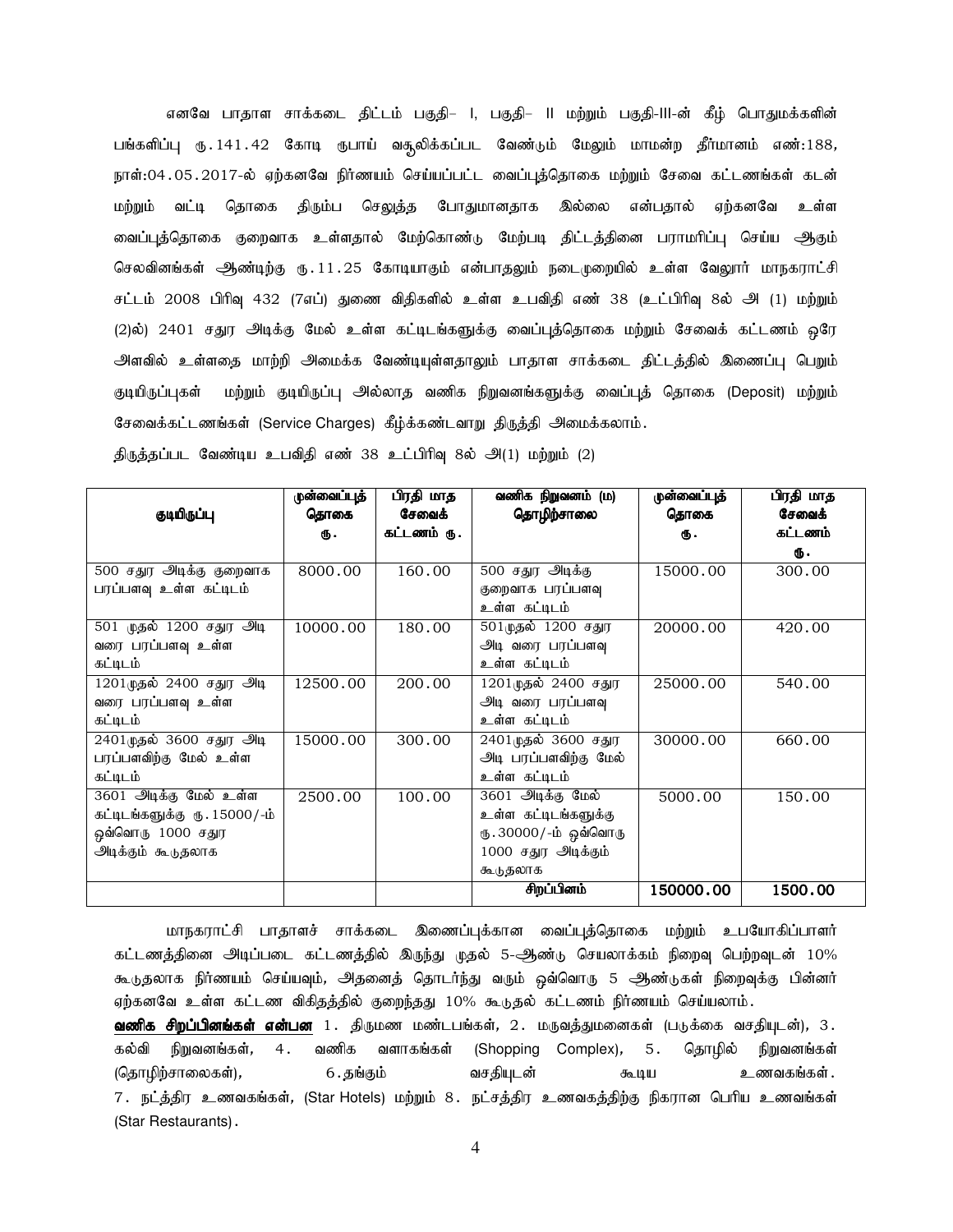மேலும் மேற்படி நிர்ணயம் செய்த டெபாசிட் தொகையினை எற்கனவே வீட்டு இணைப்பு மற்றும் வணிக நிறுவனங்கள் இணைப்பு பெற்று பயனடைந்து வருவோர் மற்றும் புதியதாக பாதாள சாக்கடை குடியிருப்பு இணைப்பு மற்றும் வணிக நிறுவனங்களுக்கு வழங்குபவரிடம் கட்டிடம் சதுர அடி அளவில் (அ) பயன்பாட்டு முறையில் நீர்ணயிக்கப்பட்டுள்ள டெபாசிட் மற்றும் சேவைக்கட்டணங்கள் தொகையினை திட்டம் முடிவடைந்த பின் நடைமுறைக்கு கொண்டுவரவும் மன்றத்தின் பார்வைக்கும் ஒப்புதலுக்கும் வைக்கப்படுகிறது .

மேலும் மேற்படி திருத்திய துணை விதிகள் 38(உட்பிரிவு 8ல் ) அி மற்றும் 2-க்கு நகராட்சி நிர்வாக ஆணையர் அவர்களின் ஒப்புதல் பெற்று மாவட்ட அரசிதழில் பிரசுரம் செய்து செயல்படுத்திட மாமன்றத்தின் பார்வைக்கும் ஒப்புதலுக்கும் வைக்கப்படுகிறது.

#### அலுவலக குறிப்பு:-

- 1. மாமன்றம் ஒப்புதல் அளிக்கலாம்.
- 2. வேலூர் மாநகராட்சியில் பாதாளச் சாக்டை திட்டம் பகுதி-I-ல் நிறைவேற்றப்பட்டுள்ளதை தற்போது பகுதி-II மற்றும் பகுதி-III-ல் மேற்கொள்ள, தமிழ்நாடு உட்கட்டமைப்பு நிதி (TNUIFSL) நிறுவனத்தினால் தயாரிக்கப்பட்ட நம்பகதன்மை அறிக்கையின் படி மாற்றியமைக்கப்பட்டுள்ள பாதாளச் சாக்கடை திட்ட வைப்புத் தொகை மற்றும் மாதாந்திர சேவைக் கட்டணம் ஆகியவற்றினை ஏற்று உபவிதிகளில் மாற்றம் செய்து பொது அங்கீகாரம் மற்றும் வழிமுறைகள் பின்பற்றி இறுதி ஒப்புதல் பெற்று செயல்பாட்டுக்கு கொண்டுவர மாமன்றம் ஒப்புதல் அளிக்கலாம். இது குறித்து பொது மக்களின் ஆட்சேபனை & ஆலோசனை பெறலாம். ஆட்சேபனை & ஆலோசனை பெறப்படாவிடில் நடைமுறைப்படுத்த மன்றம் அனுமதிக்கலாம்.

# $(5.5.5.5\ldots)(5.1/2009/\text{a}1)$ தீர்மானம் எண்: 792 – அலுவலகக் குறிப்பு அங்கீகரிக்கப்பட்டது.

(4) வேலூர் மாநகராட்சி பகுதிகளில் வேலூர் பராளுமன்ற தொகுதிக்கு 05.08.2019 அன்று பொது தேர்தல் நடைபெற உள்ளதால். தேர்தல் விழிப்புணர்வுக்காக பொதுமக்களின், பார்வைக்கு 8′ அடி விட்டமுள்ள பெரிய பலூன்களில் வாசகங்கள் பொறிக்கப்பட்டு உயரத்தில் மாநகராட்சி பகுதிகளில் முன்று இடங்களில் பறக்கவிட தோராய செலவினம் ரு.2,16,000/- ஆகும். மேற்கண்ட பணி தேர்தல் பணியின் அவசர அவசியம் கருதி நகராட்சி சட்டம் 15-ன் கீழ் திரு.N. வினோத்குமார் சப்ளையர் ஒப்பந்ததாரர் அவர்கள் மூலம் செய்து முடிக்கப்பட்டு பட்டியல் தொகை வழங்கவதற்கும் மாமன்றம் அனுமதிக்காக வைக்கப்படுகிறது .

#### அலுவலக குறிப்பு:-

- 1. அனுமதிக்கலாம்
- 2. மேற்கண்ட பணியினை 2019-20 வரவு செலவு திட்டத்தில் செய்யவும் அனுமதிக்கலாம்.

# $(5.5.5.5\cdot 4021/2009/\text{R}1)$ தீர்மானம் எண்: 793 – அலுவலகக் குறிப்பு அங்கீகரிக்கப்பட்டது.

 $(5)$  Baலூர் மாநகராட்சியில் இயங்கிவரும் உள்ளாட்சி உடன்நிகழ் தணிக்கைப் பிரிவு, துணை இயக்குநர் அவர்கள்2017-18-ம் ஆண்டுக்கான தணிக்கை கட்டணம் ரு.21,94,756/- செலுத்தக் கோரி கடிதம் வரப்பெற்றுள்ளது . மேற்படி தணிக்கை கட்டணத்தை மாநகராட்சி பொதுநிதியிலிருந்து வழங்க மாமன்றத்தின் அனுமதி கோரப்படுகிறது.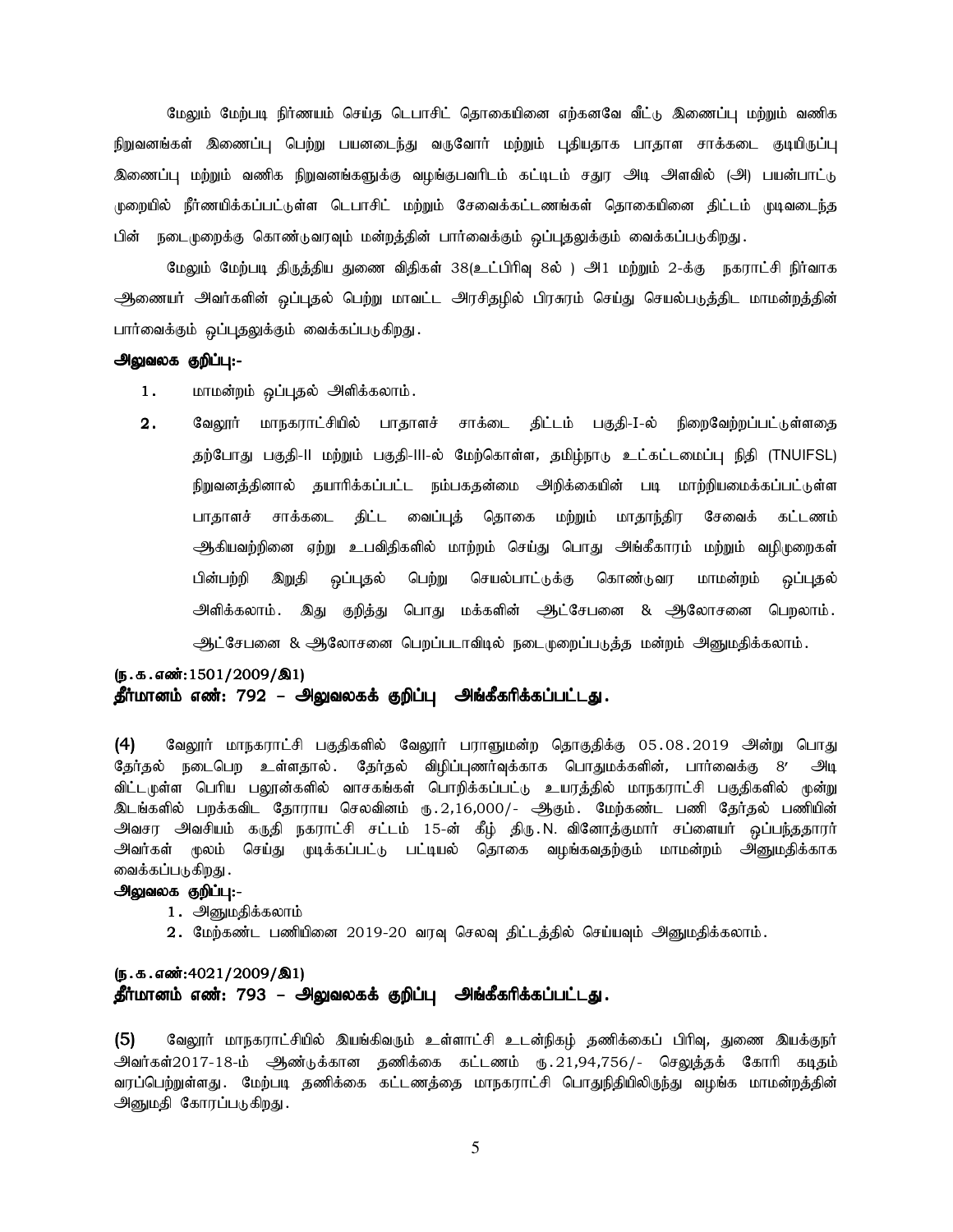# அலுவலக குறிப்பு:-

1. மாமன்றம் அனுமதி வழங்கலாம். (ந.க.எண்:4021/2009/இ1) தீர்மானம் எண்: 794 – அலுவலகக் குறிப்பு அங்கீகரிக்கப்பட்டது.

(6) வேலூர் மாநகராட்சியில், ஸ்மார்ட் சிட்டி திட்டத்தின் கீழ் கீழே பட்டியலில் கண்ட 2 பணிகளுக்கு ஆணையாளர், வேலூர் மாநகராட்சி / மேலாண்மை இயக்குநர் அவர்களின் நிர்வாக அனுமதி நாள்:  $18.06.2019$ ல் பெறப்பட்டுள்ளது. இப்பணிக்கு 05.07.2019 அன்று பெறப்பட்ட ஒப்பந்தப்புள்ளிகளுக்கான ஒப்புநோக்கு பட்டியல் தயார் செய்யப்பட்டுள்ளது. இப்பணிகளுக்கு அளிக்கப்பட்டுள்ள ஒப்பந்தப்புள்ளிகளில் மதிப்பீட்டை விட குறைந்த தொகைக்கான ஒப்பந்தப்புள்ளிகள் அளித்துள்ள நிறுவனங்களின் ஒப்பந்தப்புள்ளியை முடிவு செய்ய மாமன்றத்தின் அனுமதி கோரப்படுகிறது.

ஸ்மார்ட் சிட்டி திட்டத்தில் கீழ் கண்ட 2 பணிக்கு பெறப்பட்டுள்ள ஒப்பந்தப்புள்ளியை முடிவு செய்ய ஒப்புநோக்குப்பட்டியல் மாமன்றத்திற்கு சமர்ப்பிக்கப்படுகிறது.

| வ.<br>எண் | பணியின் பெயர்                                                                                                                                                                                                        | மதிப்பீடு<br>லட்சத்தி<br>ல் | ஒப்பந்ததாரா்<br>திருவாளர்கள்                                                           | ஒப்பந்தப்புள்ளி<br>விலைவிகிதம்   | குறிப்பு                                                                                       |
|-----------|----------------------------------------------------------------------------------------------------------------------------------------------------------------------------------------------------------------------|-----------------------------|----------------------------------------------------------------------------------------|----------------------------------|------------------------------------------------------------------------------------------------|
| 1         | 2                                                                                                                                                                                                                    | 3                           | 4                                                                                      | 5                                | 7                                                                                              |
| 1.        | Selection of<br>consultant<br>for<br>preparation of feasibility cum<br>Bid<br>DPR.<br><b>Process</b><br>and<br>Management for Smart Road<br>(28 Nos Roads and 5.50 Km.<br>Ward No:16 & 17) in Vellore<br>Corporation | 9.73                        | M/s.AMN<br>Engineering<br>Consultants<br>Chennai<br>M/s.CMI<br>Enterprizes,<br>Chennai | $-0.10\%$ (L1)<br>$+5.00\%$ (L2) | $L1-\dot{\omega}$ -0.10%<br>மதிப்பீட்டுத் தொகையை<br>விட குறைவாக வழங்கப்<br>பட்டுள்ளதை ஏற்கலாம் |
| 2.        | Selection of<br>consultant<br>for<br>preparation of feasibility cum<br>Bid<br>DPR.<br>Process<br>and<br>Management for Smart Road<br>((24 Nos Roads and 5.02 Km.<br>Ward<br>No:18)<br>in<br>Vellore<br>Corporation   | 8.85                        | M/s.AMN<br>Engineering<br>Consultants<br>Chennai<br>M/s.CMI<br>Enterprizes,<br>Chennai | $-0.10\%$ (L1)<br>$+5.00\%$ (L2) | $L1-\dot{\omega}$ -0.10%<br>மதிப்பீட்டுத் தொகையை<br>விட குறைவாக வழங்கப்<br>பட்டுள்ளதை ஏற்கலாம் |

மேற்கண்ட பட்டியலில் கண்ட 2 பணிகளுக்கு பெறப்பட்ட ஒப்பந்தப்புள்ளிகளில் மதிப்பிட்டு தொகையை விட குறைந்த தொகைக்கான ஒப்பந்தப்புள்ளிகள் அளித்துள்ள நிறுவனத்தின் ஒப்பந்தப்புள்ளியை ஏற்கலாம், மேலும் பட்டியலில் கண்ட 2 பணிக்கு 05.07.2019 அன்று பணி உத்திரவு வழங்கப்பட்டதற்கு மாமன்றத்தின் அனுமதி வேண்டப்படுகிறது.

#### அலுவலக குறிப்பு :

- 1. இப்பொருள் மாமன்றத்தில் பதிவு செய்யலாம்.
- 2. இப்பணிக்கான செலவினத் தொகையை ஸ்மார்ட் சிட்டி திட்டத்தின் கீழ் செலவு செய்யலாம்.
- 3. வேலூர் மாநகராட்சியில் ஸ்மார்ட் சிட்டி திட்டத்தின் கீழ் ஒப்பந்தப்புள்ளி கோரப்பட்ட மேற்கண்ட 2-பணிகளுக்கு ஒப்பந்தப்புள்ளி அளித்துள்ள நிறுவனம் அளித்துள்ள குறைந்த தொகைக்கான  $1.L1(-0.10\%)$  2.  $L1(-0.10\%)$  ஒப்பந்தப்புள்ளியை மாமன்றம் ஏற்று பணி உத்திரவு வழங்க ஆணையர் அவர்கள் முன்அனமதி வழங்கியதையும் மாமன்ற அனுமதி வழங்கலாம்.

#### (**ந.க.எண். 6209/2018/S1**)

தீர்மானம் எண்: 795 – அலுவலகக் குறிப்பு அங்கீகரிக்கப்பட்டது.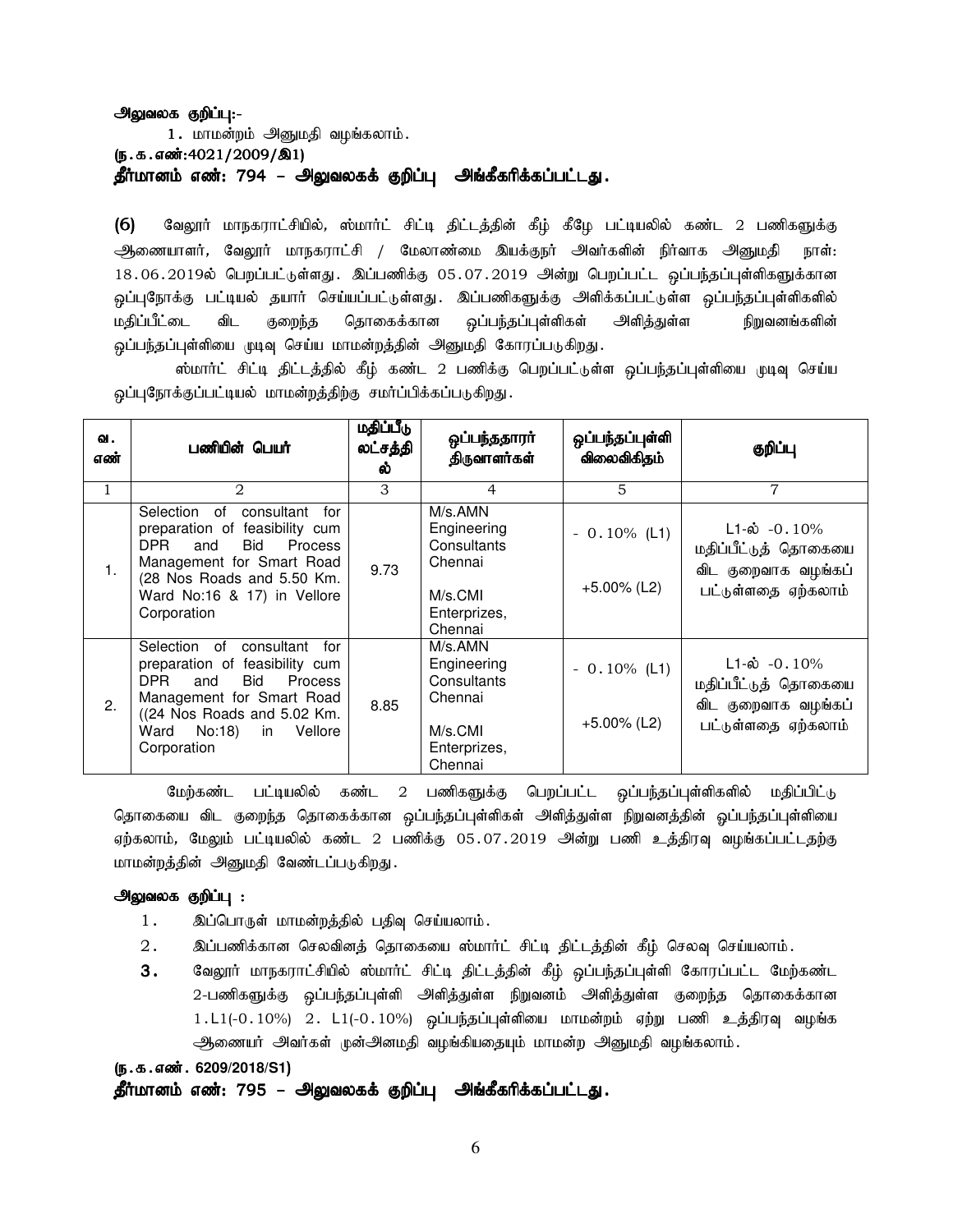$(7)$  வேலூர் மாநகராட்சி மண்டலம் 1-முதல் 4 வரை உள்ள பகுதிகளில் குடிநீர் விநியோகப் பணிகள் செய்யவும் வால்வுகள் மோட்டார்கள் இயக்கவும் (ம) பராமரிப்பு பணிக்கு. 10.07.2019ல் ஒப்பந்தப்புள்ளியாக கோரியதை தமிழ் நாளிதழ் தினக்குரல் என்ற நாளிதழில் மாநில அளவில் செய்திதாள் விளம்பரம் செய்யப்பட்டுள்ளது . எனவே இதற்கான செய்தித்தாள் விளம்பர செலவு ரு . 24000/- தொகையை வழங்க மாமன்றத்தின் அனுமதிக்காக பணிந்து சமர்ப்பிக்கப்படுகிறது.

#### அலுவலக குறிப்பு: -

- 3. இப்பொருள் மாமன்றத்தில் பதிவு செய்யலாம்.
- 4 . விளம்பர செலவினத் தொகை ரு.24000/- 2019-20 பொதுநிதியிலிருந்து வழங்குவதற்கும் மாமன்றம் அனுமதி வழங்கலாம்.

 $(\mathbf{b}.\mathbf{b}.\mathbf{d}.\mathbf{a}$ : 3353/2019/ $\mathbf{A}$ 1)

#### தீர்மானம் எண்: 796 – அலுவலகக் குறிப்பு அங்கீகரிக்கப்பட்டது.

(8) கேலூர் மாநகராட்சி மண்டலம் - III க்குட்பட்ட ST.Mary's Nursery and Primary School, Krishna Nagar Extension-1, பிஷப் டேவிட் நகர் என்ற விலாசத்திலுள்ள பள்ளி நிர்வாகத்தினர் வேலூர் மாநகராட்சி மீது சென்னை உயர்நீதி மன்றத்தில் W.P.No.30097/2019ல் சொத்துவரி சமந்தமாக வழக்கு தொடரப்பட்டுள்ளது. இவ்வழக்கில் மாநகராட்சி சார்பாக ஆஜராகும் சென்னை உயர்நீதி மன்ற வழக்கறிஞர் திருமதி.P.சாந்தி, அவர்களுக்கு வழக்கிற்கான கட்டணங்களை வழங்க மாமன்றத்தின் அனுமதி வேண்டப்படுகிறது.

#### அ. கு : மாமன்றம் அனுமதிக்கலாம்

#### ந.க.எண். 992/2019/எ1/ம-III

தீர்மானம் எண்: 797 – அலுவலகக் குறிப்பு அங்கீகரிக்கப்பட்டது.

(9) வேலூர் மாநகராட்சி மண்டலம் - III –ல் இயங்கிவரும் TN23 CC2237 லாரியின் பழுதடைந்துள்ள பேட்டரிக்கு பதில் புதியதாக பேட்டிரி ஒன்று வாங்கிட தோராயச் செலவு ரு.3700/-க்கு மாமன்ற அனுமதி கோரப்படுகிறது.

**அலுவலக குறிப்பு** : மாமன்றம் அனுமதிக்கலாம் அவசர அவசியத்தினை முன்னிட்டு மாமன்ற அனுமதி எதிர்பார்த்து நடவடிக்கை மேற்கொண்டதை மாமன்றம அனுமதிக்கலாம்.

(e.f.1255/2019/ (e.f.1255/2019/**H**1)

<u>தீர்மானம் எண்: 798 – அலுவலகக் குறிப்பு</u> அங்கீகரிக்கப்பட்டது.

 $(10)$  Bூலூர் மாநகராட்சி மண்டலம் - III –ல் இயங்கிவரும் TN23 CC2237 லாரியின் பழுதடைந்துள்ள பேட்டரிக்கு பதில் புதியதாக பேட்டிரி ஒன்று வாங்கிட உள்ளூரில் பெறப்பட்ட முன்று விலைப்புள்ளிகள் மாமன்றத்தின் ஒப்புதலுக்கு வைக்கப்படுகிறது.

|  |  |  |  |  |  | 1.  வேலூர்  பேட்டரி சென்டர்  (பழைய  பேட்டரி  நீங்கலாக) | $-$ ரூ.3360.00 |
|--|--|--|--|--|--|--------------------------------------------------------|----------------|
|--|--|--|--|--|--|--------------------------------------------------------|----------------|

- 2. தி <u>ஆட்டோ டீசல் சர்வீஸ் (ப</u>ழைய பேட்டரி நீங்கலாக) <sub>ரி</sub>.3550.00
- 3. BtY]u; Bgl;lup Bf!; (giHa Bgl;lup ePA;fyhf) U}.3700.00

அலுவலக குறிப்பு : மேற்படி விலைப்புள்ளிகளில் வேலூர் பேட்டரி சென்டர்

குறைவான விலைப்புள்ளியினை மாமன்றம் ஏற்கலாம்.

e.f.1255/2019/**H**1

தீர்மானம் எண்: 799 – அலுவலகக் குறிப்பு அங்கீகரிக்கப்பட்டது.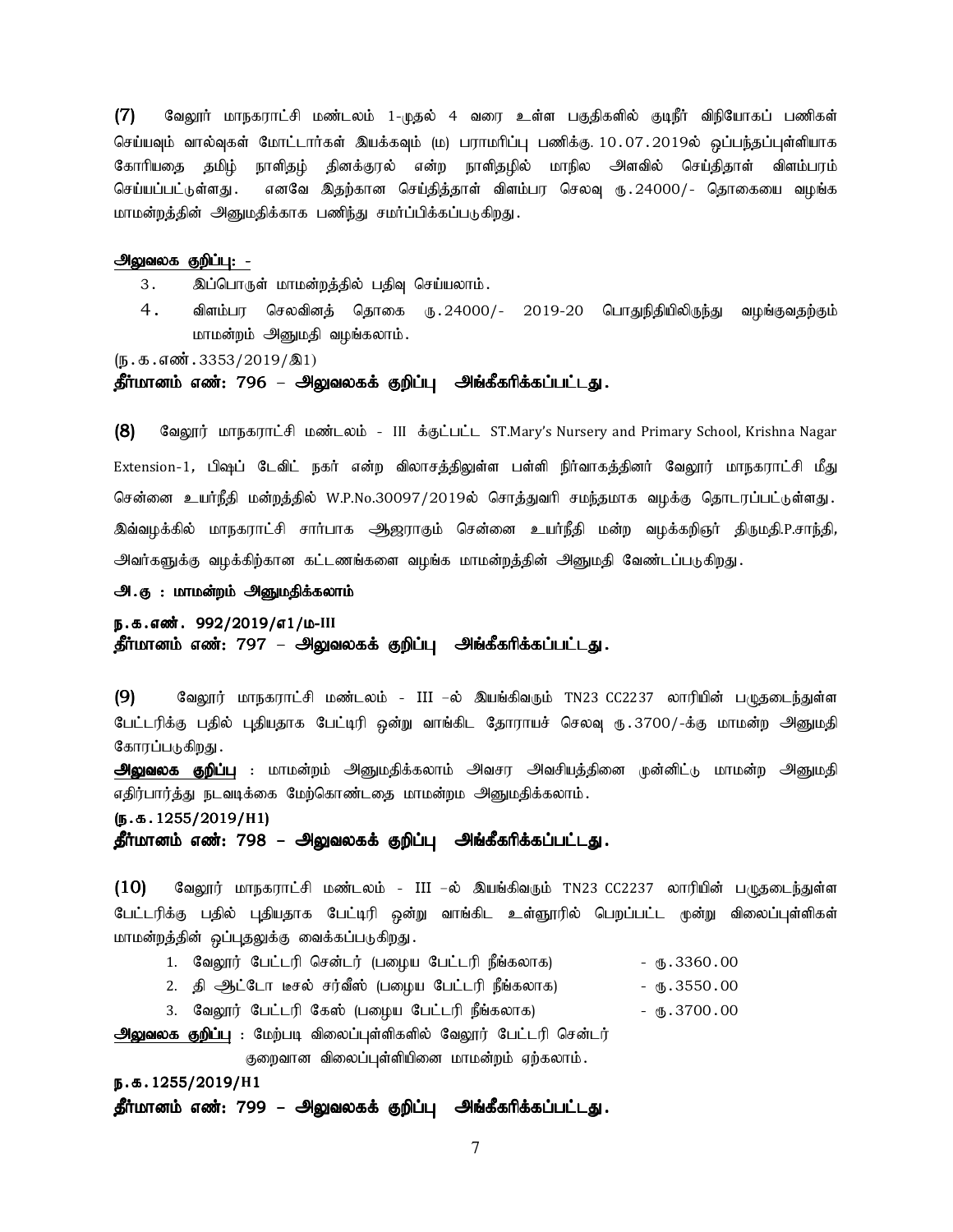$(11)$  கிலுரர் மாநகராட்சி பொது நிதி 2019-20-ல் கீழ் ஆணையர் அவர்களின் செயல்முறை உத்தரவு நாள்: 28.06.2019-ன் படி கீழே பட்டியலில் கண்ட 2 பணிகள் மேற்கொள்ள நிர்வாக அனுமதி வழங்கப்பட்டுள்ளது . இப்பணிகளுக்கு 26.07.2019 அன்று பெறப்பட்ட ஒப்பந்தப்புள்ளிகளுக்கான .<br>ஒப்புநோக்கு பட்டியல் தயார் செய்யப்பட்டுள்ளது. இப்பணிகளுக்கு அளிக்கப்பட்டுள்ள ஒப்பந்தப்புள்ளிகளில் .<br>மதிப்பீட்டை விட குறைந்த தொகைக்கான ஒப்பந்தப்புள்ளி அளித்துள்ள ஒப்பந்தாரர்களின் ஒப்பந்தப்புள்ளியை முடிவு செய்ய மாமன்றத்தின் அனுமதி கோரப்படுகிறது.

| ഖ.<br>எண் | பணியின் பெயர்                                                                                                                                      | மதிப்பீடு | ஒப்பந்ததாரா<br>திருவாளர்கள் | ஒப்பந்தப்புள்ளி<br>விலைவிகிதம் | குறிப்பு                                                |
|-----------|----------------------------------------------------------------------------------------------------------------------------------------------------|-----------|-----------------------------|--------------------------------|---------------------------------------------------------|
| 1         | $\mathfrak{D}_{\mathfrak{p}}$                                                                                                                      | 3         | $\overline{4}$              | 5                              | 7                                                       |
|           | Construction and<br>Alteration<br>of<br>Existing Toilet block for using<br>Sanitary Supervisor Ward Office in<br>Ward No.18, at Mandhaveli Area in | 4.50      | V. கல்பனா <i>,</i> வேலூர்   | $-0.03%$ (L1)                  | $L1-\dot{\omega}$ -0.03%<br>மதிப்பீட்டுத்<br>தொகையை விட |
|           | 1.<br>Zone-II Vellore Corporation.                                                                                                                 |           | S.சாந்தி, வேலூர்.           | $+ 0.77\%$ (L2)                | குறைவாக வழங்கப்<br>பட்டுள்ளதை<br>ஏற்கலாம்               |
| 2.        | Providing New Pipe Line at Filter<br>Bed Tank to Saidapet Hill area<br>Ward No.30 in Zone-II Vellore<br>Corporation.                               | 10.40     | S. சாந்தி, வேலூர்.          | $0.00\%$ (L1)                  | $L1-\dot{\omega}$ 0.00%<br>மதிப்பீட்டுத்<br>தொகையை விட  |
|           |                                                                                                                                                    |           | V.கல்பனா, வேலூர்            | $+0.38\%$ (L2)                 | குறைவாக வழங்கப்<br>பட்டுள்ளதை<br>ஏற்கலாம்               |

மேற்படி பட்டியலில் கண்ட 2 பணிகளுக்கு பெறப்பட்ட ஒப்பந்தப்புள்ளிகளில் மதிப்பிட்டு தொகையை விட குறைந்த தொகைக்கான ஒப்பந்தப்புள்ளிகள் அளித்துள்ள ஒப்பந்ததாரரின் ஓப்பந்தப்புள்ளியை ஏற்க மாமன்றத்தின் அனுமதி வேண்டப்படுகிறது.

#### அலுவலக குறிப்பு :

- $1.$  மாமன்றத்தின் பார்வைக்கு வைக்கப்பட்டுள்ள இப்பொருள் மாமன்றத்தில் பதிவு செய்யலாம்.
- $2.$   $\;$  இப்பணிக்கான செலவினத் தொகையை பொதுநிதி 2019-20ன் கீழ் செலவு செய்யலாம்.
- $3.$  8வலூர் மாநகராட்சியில் பொதுநிதி 2019-20ன் கீழ் ஒப்பந்தப்புள்ளி கோரப்பட்ட மேற்கண்ட 2 பணிகளுக்கும் ஒப்பந்தப்புள்ளி அளித்துள்ள ஒப்பந்ததார்களின் குறைந்த தொகைக்கான (L1-((1)- $0.03\%$ , (2) $0.00\%$ , ஒப்பந்தப்புள்ளியை ஏற்க மாமன்றம் அனுமதிக்கலாம்.

#### (**ந.க.எண்: 4920/2019/E1**)

## தீர்மானம் எண்: 800 – அலுவலகக் குறிப்பு அங்கீகரிக்கப்பட்டது.

 $(12)$  Baலூர் மாநகராட்சி பொது நிதி 2019-20-ல் கீழ் ஆணையர் அவர்களின் செயல்முறை உத்தரவு நாள்: 18.06.2019-ன் படி கீழே பட்டியலில் கண்ட 2 பணிகள் மேற்கொள்ள நிர்வாக அ<u>னு</u>மதி வழங்கப்பட்டுள்ளது . இப்பணிகளுக்கு 08.07.2019 அன்று பெறப்பட்ட ஒப்பந்தப்புள்ளிகளுக்கான ஒப்புநோக்கு பட்டியல் தயார் செய்யப்பட்டுள்ளது. இப்பணிகளுக்கு அளிக்கப்பட்டுள்ள ஒப்பந்தப்புள்ளிகளில் மதிப்பீட்டை விட குறைந்த தொகைக்கான ஒப்பந்தப்புள்ளி அளித்துள்ள ஒப்பந்தாரர்களின் ஒப்பந்தப்புள்ளியை முடிவு செய்ய மாமன்றத்தின் அனுமதி கோரப்படுகிறது.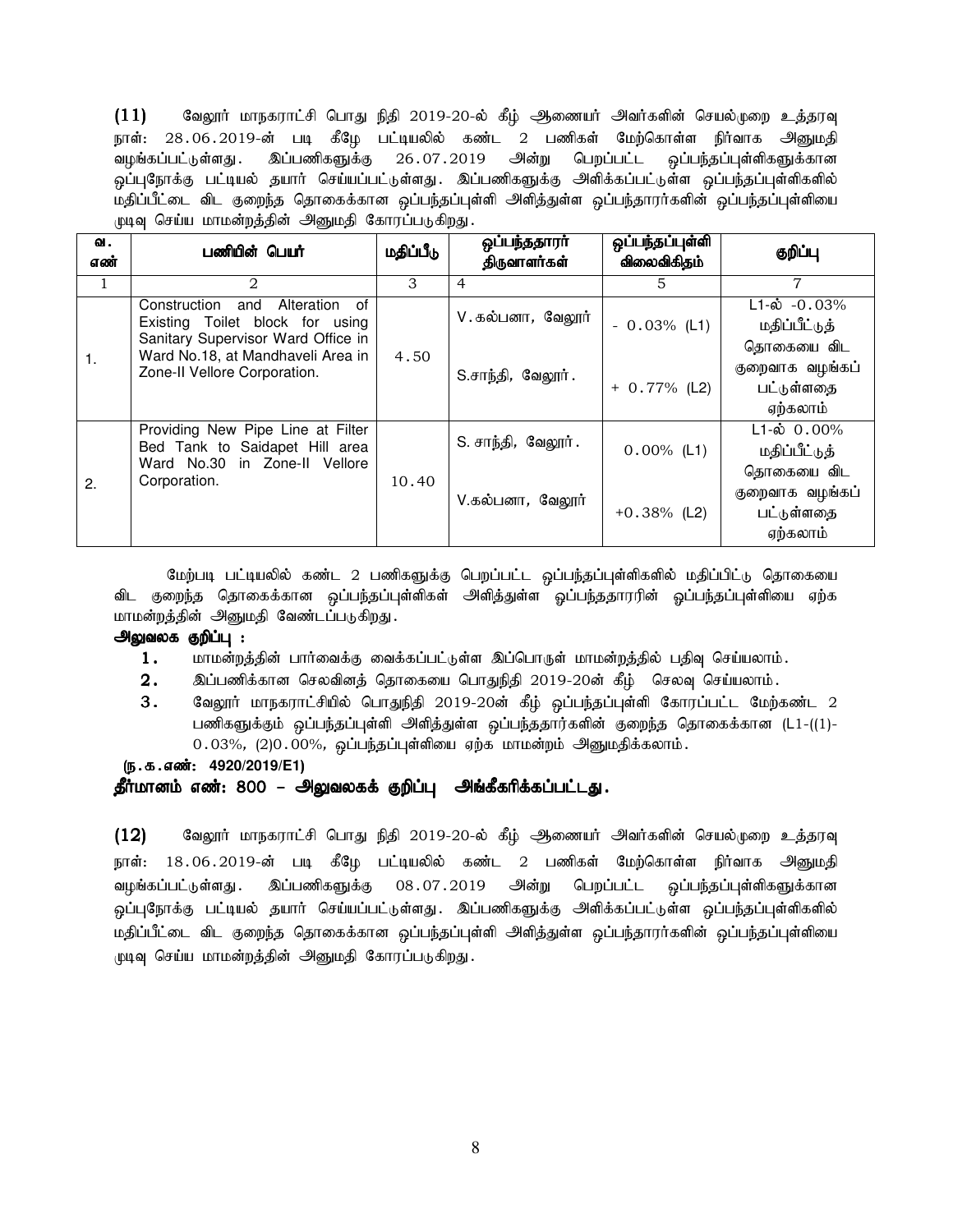| வ.<br>எண்    | பணியின் பெயர்                                                                                                                                                                                                                                                                     | மதிப்பீடு | ஒப்பந்ததாரா்<br>திருவாளர்கள்                                | ஒப்பந்தப்புள்ளி<br>விலைவிகிதம்    | குறிப்பு                                                                                             |
|--------------|-----------------------------------------------------------------------------------------------------------------------------------------------------------------------------------------------------------------------------------------------------------------------------------|-----------|-------------------------------------------------------------|-----------------------------------|------------------------------------------------------------------------------------------------------|
| $\mathbf{1}$ | 2                                                                                                                                                                                                                                                                                 | 3         | $\overline{4}$                                              | 5                                 | $\overline{7}$                                                                                       |
| 1.           | வேலூர் மாநகராட்சி மண்டலம்-2<br>மற்றும் 3 வார் <sub>டு</sub> எண்:16,25,28,<br>29,30,31,32,33,34,35,36,37 (LD)<br>ஆகிய<br>37,38<br>பகுதிகளில்<br>பாதாள சாக்கடை ஆள்நுழைவு<br>வாயிலில்<br>உள்ள அடைப்பு,<br>டைப்லைன் உடைப்பு சரிசெய்யும்<br>பணிக்கு .                                  | 7.50      | D. பழனியப்பன்,<br>வேலூர் .<br>V.Sஆனந்தன்,<br>வேலூர்.        | $-0.23%$ (L1)<br>$+ 1.53\%$ (L2)  | $L1-\dot{\omega} -0.23%$<br>மதிப்பீட்டுத்<br>தொகையை விட<br>குறைவாக வழங்கப்<br>பட்டுள்ளதை<br>ஏற்கலாம் |
| 2.           | வேலூர் மாநகராட்சி மண்டலம்-2<br>மற்றும்<br>3 <sup>7</sup><br>வார்டு<br>எண்:16,25,28,29,30,31,32,33,3<br>4,35,36,37 (ம) 37,38 ஆகிய<br>பகுதிகளில்<br>பாதாள சாக்கடை<br>ஆள்நுழைவு வாயிலில் உள்ள<br>Ring and Cover Slab புதியதாக<br>அமைக்க<br>$(\omega)$ <i>பராமரிப்பு</i><br>பணிக்கு . | 5.00      | A.V. விநாயகமூர்த்தி,<br>வேலூர்.<br>A.G.செல்வராஜ்,<br>வேலூர் | $-0.04\%$ (L1)<br>$+ 5.73\%$ (L2) | $L1-\dot{\omega}$ -0.04%<br>மதிப்பீட்டுத்<br>தொகையை விட<br>குறைவாக வழங்கப்<br>பட்டுள்ளதை<br>ஏற்கலாம் |

மேற்படி பட்டியலில் கண்ட 2 பணிகளுக்கு பெறப்பட்ட ஒப்பந்தப்புள்ளிகளில் மதிப்பிட்டு தொகையை விட குறைந்த தொகைக்கான ஒப்பந்தப்புள்ளிகள் அளித்துள்ள ஓப்பந்ததாரரின் ஓப்பந்தப்புள்ளியை ஏற்க மாமன்றத்தின் அனுமதி வேண்டப்படுகிறது.

# அலுவலக குறிப்பு :

- $1.$  khru khing; மார்வைக்கு வைக்கப்பட்டுள்ள இப்பொருள் மாமன்றத்தில் பதிவு செய்யலாம்.
- $2.$   $\;$  இப்பணிக்கான செலவினத் தொகையை பொதுநிதி 2019-20ன் கீழ்  $\;$  செலவு செய்யலாம்.
- 3. கேலூர் மாநகராட்சியில் பொதுநிதி 2019-20ன் கீழ் ஒப்பந்தப்புள்ளி கோரப்பட்ட மேற்கண்ட 2 பணிகளுக்கும் ஒப்பந்தப்புள்ளி அளித்துள்ள ஒப்பந்ததார்களின் குறைந்த தொகைக்கான (L1-((1)- $0.23\%$ ,  $(2)$ - $0.04\%$ , ஒப்பந்தப்புள்ளியை ஏற்க மாமன்றம் அனுமதிக்கலாம்.

# (ந.க.எண் 3243/2019/E1)

# தீர்மானம் எண்: 801 – அலுவலகக் குறிப்பு அங்கீகரிக்கப்பட்டது.

 $(13)$  வேலூர் மாநகராட்சி பொது நிதி 2019-20-ன் கீழ் வேலூர் மாநகராட்சியில் அனைத்து வார்டுகளில் உள்ள குடிநீர் தேக்க தொட்டிகளில் பொது மக்களுக்கு விநியோகம் செய்யம் குடிநீரில் சேர்ப்பதற்கு தேவையான குளோரின் கொள்முதல் செய்யும் பணிக்கு ரு.2.00 லட்சம் ஆகும். தற்சமயம் மழைக்காலமாக உள்ளதால் முன்எச்சரிக்கை நடவடிக்கை மேற்க்கொள்ள இத்தொகைக்கு நிர்வாக அனுமதி வழங்கப்பட்டதற்கும் உள்ளுர் விலைப்புள்ளி கோரப்பட்டதற்கும் மாமன்றத்தில் பதிவு செய்ய மாமன்ற பொருள் அனுமதிக்கு ஆணையரின் ஒப்புதலுக்கு பணிந்து சமர்ப்பிக்கப்படுகிறது.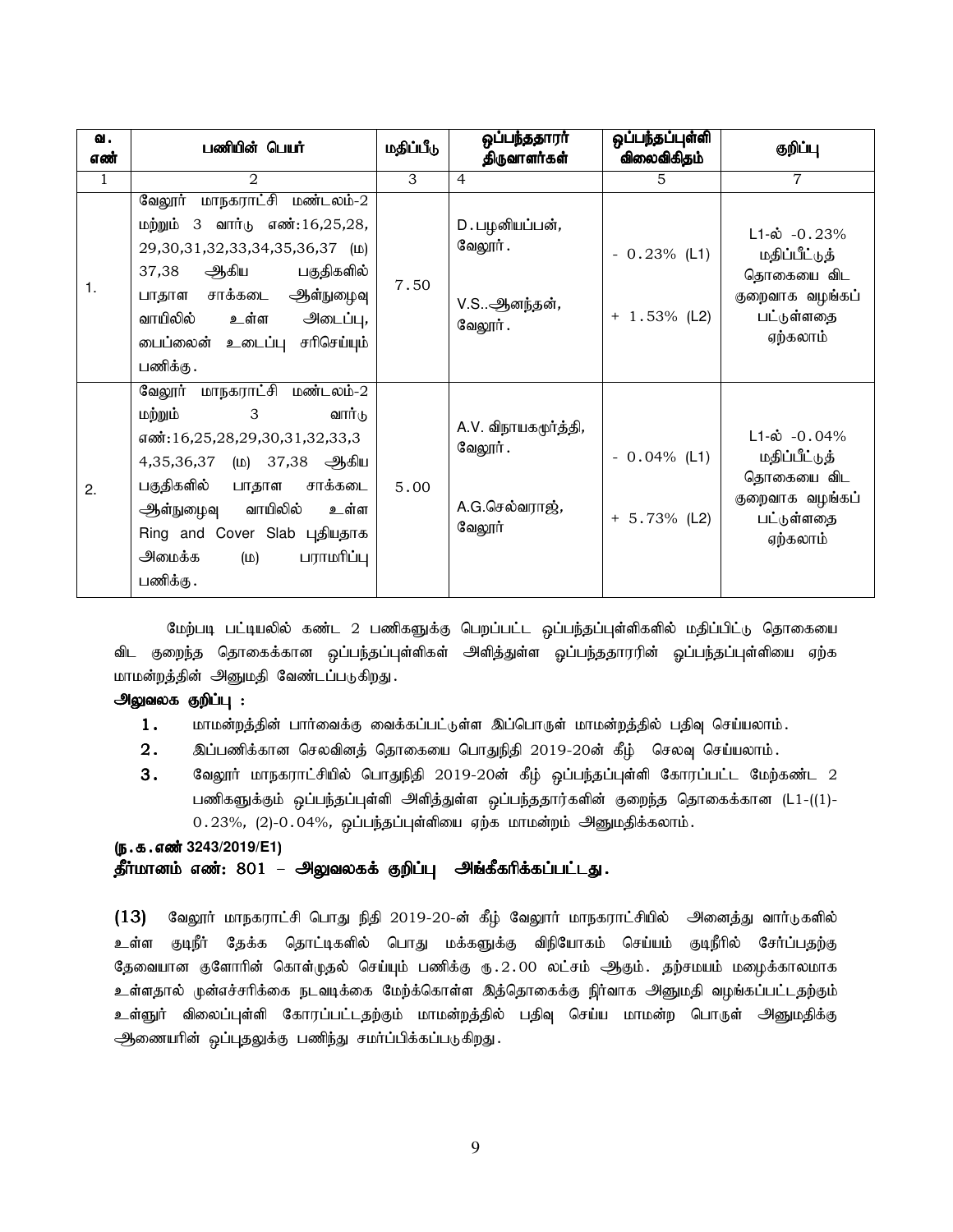### அலுவலக குறிப்பு.

- 1) மாமன்றபொருள் பதிவு செய்யலாம்
- 2) மேற்படி பணிக்கு மாநகரட்சி ஆணையர் அவர்கள் நிர்வாக அனுமதி வழங்கப்பட்டதற்கு மாமன்றம் பதிவு செய்யலாம்.
- 3) இப்பணிக்கு செலவினக் கொகையை 2019-20ம் பொது நிகியிலிருந்து வமங்கவும் மாமன்றம் அனுமதி அளிக்கலாம்.

 $(5.5.5.5\pi)(5.3953/\pi)(2019)$ 

# தீர்மானம் எண்: 802 – அலுவலகக் குறிப்பு அங்கீகரிக்கப்பட்டது.

 $(14)$  மேலூா் மாநகராட்சி பொது சுகாதார பிாிவு, திடக்கழிவு மேலாண்மை பணிக்கு தனியாா் மூலம் ஒப்பந்த அடிப்படையில் சுகாதார பணிகள் மேற்கொள்ள ஒப்பந்த புள்ளி கோர ரவி விளம்பர சேவை என்பவரிடம் தினசரி . நாளிதழ்கள் ஆன தீ இந்து மற்றும் மாலை முரசு நாளிதழில் விளம்பரம் செய்யப்பட்டது. அந்த விளம்பரம் செய்ய ஆகும் செலவு ரூ.62370/— (அறுபத்திரண்டாயிரத்தி மு<u>ந்ந</u>ூற்று எழுபது) தொகையை ரவி விளம்பர சேவை என்பவருக்கு அளிக்க மாமன்றத்தின் ஒப்புதல் கோரப்படுகிறது.

#### <u>அலுவலக குறிப்பு:</u>

மாமன்றம் ஒப்புதல் அளிக்கலாம்

#### <u>ந.க.எண்:155/2018/H1</u>

# தீர்மானம் எண்: 803 – அலுவலகக் குறிப்பு அங்கீகரிக்கப்பட்டது.

 $(15)$  மேலூா் மாநகராட்சி பிறப்பு மற்றும் இறப்பு பிாிவில் திரு.காிமுல்லா த/பெ சான்பாஷா, என்பவா் தன்னுடைய பிறப்பு சான்றில் உண்மை தன்மை சான்று வழஙக கோரியும், தனக்கு பாஸ்போா்ட் அலுவலகத்திலிருந்து எந்த தகவல் வரப்பெறாததாலும் வேலூா் மாநகராட்சி மீது சென்னை உயா் நீதிமன்றத்தில் வழக்கு தொடரப்பட்டு WP/16972/2019 மனுதாக்கல் செய்யப்பட்டு மனுதாரருக்கு தேவையான உண்மை தன்மை சான்று 01.02.2019-ம் தேதி அன்று பாஸ்போா்ட் அலுவலகத்திற்கு வழஙகப்பட்டது. ஆனால் பாஸ்போா்ட் அலுவலகத்திலிருந்து எந்தவித பதிலும் வராததாலும், வேலூா் மீது 9வது பொறுப்பாக வழக்கு தொடரப்பட்டதாலும் அவ்வழக்கு எதிர்த்து உச்ச நீதிமன்றத்தில் வழக்கு எண். WP/**16972/2019** வழக்கு சம்மந்தமாக மேற்படி வழக்கை வாதாடிய திரு.P.சாந்தி Advocate, High Court of Madras, Standing Council for Corporation அவர்களுக்கு சேர வேண்டிய (வழக்கு கட்டணம்) ரூ.10,000/— (ரூபாய் பதாயிரம்) வழஙக மாமன்ற ஒப்புதலுக்கு வைக்கப்படுகிறது.

#### <u>அலுவலக குறிப்பு:</u>

மாமன்றம் அனுமகிக்கலாம்.

# <u>ந.க.எண்1468/2019/D1</u>

#### தீர்மானம் எண்: 804 – அலுவலகக் குறிப்பு அங்கீகரிக்கப்பட்டது.

 $(16)$  Baலூர் மாநகராட்சி மண்டலம்-2க்குட்பட்ட பழைய பேருந்து நிலையம் நுழைவு கட்டணம் வசூல் உரிமம் குத்தகையை திரு. A. முனீர் அஹமத் அவர்கள் ஏலம் எடுத்து குத்தகையை நடத்தி வந்தார்.

மேற்படி குக்ககை உரிமம் 30.06.2019 வரை வமங்கப்பட்<sub>மி</sub> உள்ளது. கிரு.A.முனீர் அவறமக் அவர்கள் பழைய பேருந்து நிலையத்தில் மிடுக்கு நகர திட்டத்தின்கீழ் கார் பார்கிங் கட்ட உள்ளதால் தனக்கு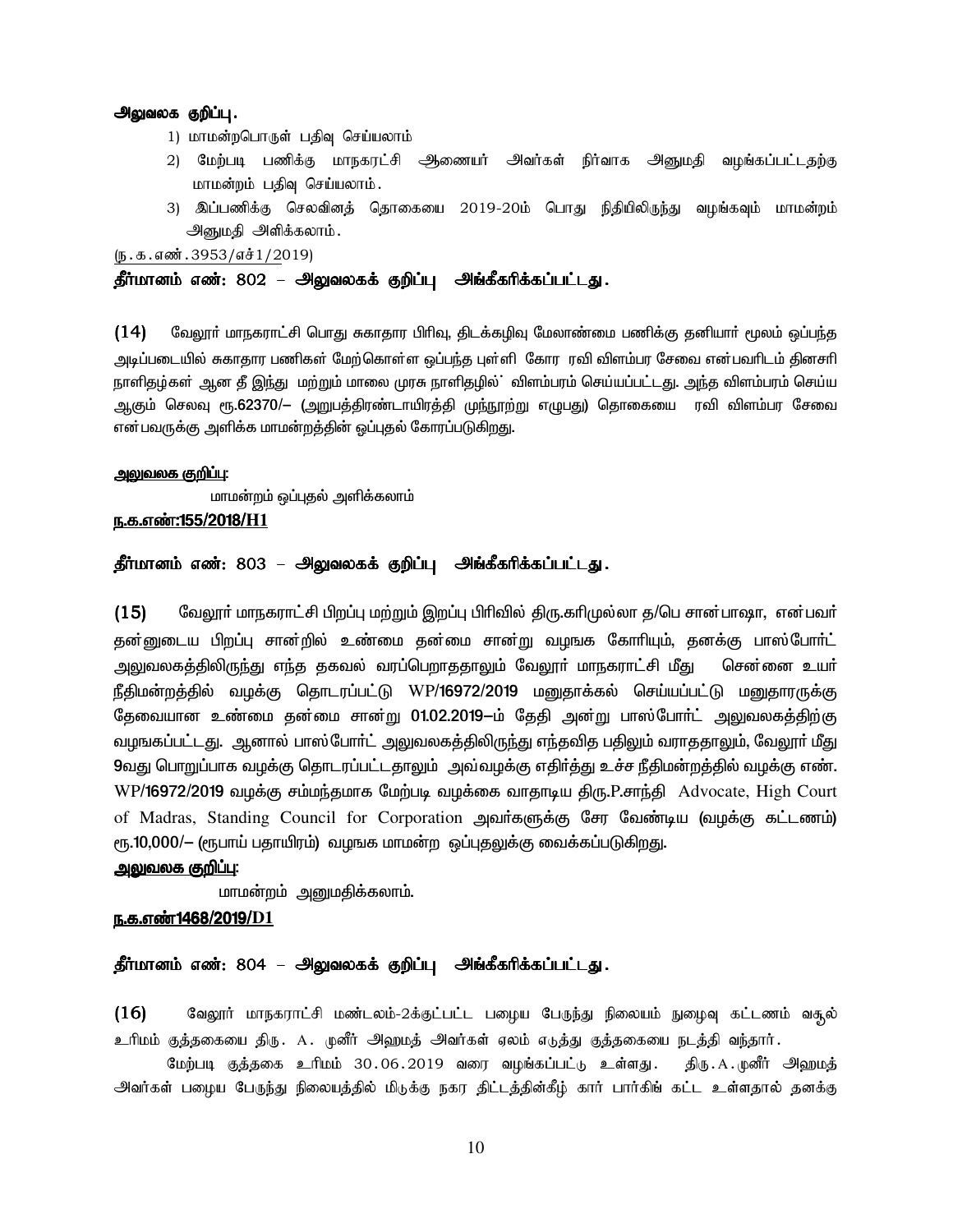பெருத்த நஷ்டம் ஏற்படும் என்ற காரணத்தினால் மேற்படி குத்தகையை ரத்து செய்து தருமாறு 12.06.2019ம் மனுவில் கோரியுள்ளார்.

எனவே திரு. A. முனீர் அஹமத் அவர்களுக்கு வழங்கப்பட்ட குத்தகை இனமான பழைய பே<u>ருந்து</u> நுழைவு கட்டணம் வசூல் உரிமம் குத்தகையை ரத்து செய்தும் 1.07.2019 முதல் குத்தகை விதிகளின் படி ஏலம் மற்றும் ஒப்பந்த புள்ளி கோரவும் குத்தகையை யாரும் ஏலம் மற்றும் ஒப்பந்த புள்ளி கோராத பட்சத்தில் துறை மூலம் வசூலிக்கவும் மாமன்றத்தின் முன் அனுமதி கோரப்படுகிறது.

# m.F:

மேற்படி குத்தகையை ரத்து செய்தும் ஏலம் மற்றும் ஒப்பந்த புள்ளி கோரவும் ஏலம் மற்றும் ஒப்பந்தபுள்ளி கோராத பட்சத்தில் துறை மூலம் வசூல் செய்ய மாமன்றம் முன் அனுமதி வழங்கலாம்.

#### ந.க.எண்.2545/19/அ1/ம.2

# தீர்மானம் எண்: 805 – அலுவலகக் குறிப்பு அங்கீகரிக்கப்பட்டது.

 $(17)$  வேலூர் மாநகராட்சி மண்டலம்-2க்குட்பட்ட நேதாஜி மார்க்கெட் சுங்கம் வசூல் செய்யும் உரிமம் நேதாஜி மார்க்கெட் சீர்மிகு நகரம் (Smart City) திட்டத்தில் இடித்துவிட்டு புதியதாக கட்டப்பட உள்ளதால் மார்க்கெட் சுங்கம் வசூல் செய்யும் உரிமம் 01.10.2018 முதல் ஏலம் விடப்பட்டது. Smart City திட்டத்தில் நேதாஜி மார்க்கெட் இடிக்கப்படுவது தொடர்ந்து கால தாமதம் ஏற்பட்டதால் மீண்டும் முன்றுமாத காலம்  $(01.04.2019$  முதல்  $30.06.2019$  (91 நாட்கள்) குத்தகை உரிமம் புதுப்பித்து நீட்டிப்பு செய்து திரு. G.மேகநாதன் எனபவருக்கு குத்தகை உரிமம் வழங்கப்பட்டடு வருகிறது. தற்போது குத்தகை உரிமம் 30.06.2019 உடன் முடிவடைவதால் Smart City திட்டத்தில் நேதாஜி மார்க்கெட் இடிக்கப்படுவது மேலும் கால தாமதம் ஏற்படுவதால் மேற்படி குத்தகையை ஏற்கனவே நடத்திவந்த திரு.G. மேகநாதன் என்பவருக்கு மேலும் **இரண்டு மாத காலத்திற்கு 62 நாட்களுக்கான** குத்தகை புதுப்பித்து தொகை ரு. 15,98,732/-ஐ (62 நாட்களுக்கு) குத்தகை தொகையாக பெற்றுகொண்டு **01.07.2019 முதல் 31.08.2019** வரையில் நீட்டிப்பு செய்து குத்தகை புதுப்பித்து உரிமம் வழங்க மாமன்றத்தின் பார்வைக்கும் அனுமதிக்கும் கோரப்படுகிறது.

#### அ. கு:

1) நேதாஜி மார்ககெட் சுங்கம் வசூல் செய்யும் குத்தகை உரிமம் ஏற்கனவே நடத்திவரும் குத்தகைதாரர் திரு. G.மேகநாதன் என்பவருக்கு முன்று மாத காலம் 01.07.2019 முதல் 31.08.2019 வரையில் (62 நாட்களுக்கு) இரண்டு மாத காலத்திற்கு நீட்டிப்பு செய்து குத்தகை உரிமம் புதுப்பித்து வழங்க மாமன்றம் அனுமதிக்காலம்.

2) குத்தகைதாரர் முன்று மாதத்திற்கு ஏற்கனவே செலுத்தி வந்த குத்தகை தொகை ரு. 15,98,732/-(62 நாட்களுக்கு) தொகையை முன்கூட்டியே செலுத்த அறிவுறுத்தி, அதனை செலுத்திய பிறகு குத்தகை உரிமம் வழங்க மாமன்றம் அனுமதிக்கலாம். முன் அனுமதி வழங்கி குத்தகை உரிமம் வழங்க மாமன்றம் அனுமதிக்கலாம் .

#### ந.**க.எண்**/326/2018/A1,Z-2

# தீர்மானம் எண்: 806 – அலுவலகக் குறிப்பு அங்கீகரிக்கப்பட்டது.

 $(18)$  கேலூர் மாநகராட்சி பொது நிதி 2019-20ன் கீழ் ஆணையர் அவர்களின் அனுமதி நாள்: 27.06.2019-ன் படி கீழே பட்டியலில் கண்ட 1 பணி மேற்கொள்ள நிர்வாக அனுமதி பெறப்பட்டுள்ளது. <u>இப்பணிக்கு</u> 02.07.2019 அன்று பெறப்பட்ட விலைப்புள்ளிகளுக்கான ஒப்புநோக்கு பட்டியல் தயார் செய்யப்பட்டுள்ளது . இப்பணிக்கு அளிக்கப்பட்டுள்ள விலைப்புள்ளிகளில் மதிப்பீட்டை விட குறைந்த விலை விகிதத்தில் விலைப்புள்ளி அளித்துள்ள நிறுவனங்களின் விலைப்புள்ளியை முடிவு செய்ய மாமன்றத்தின் அனுமதி கோரப்படுகிறது.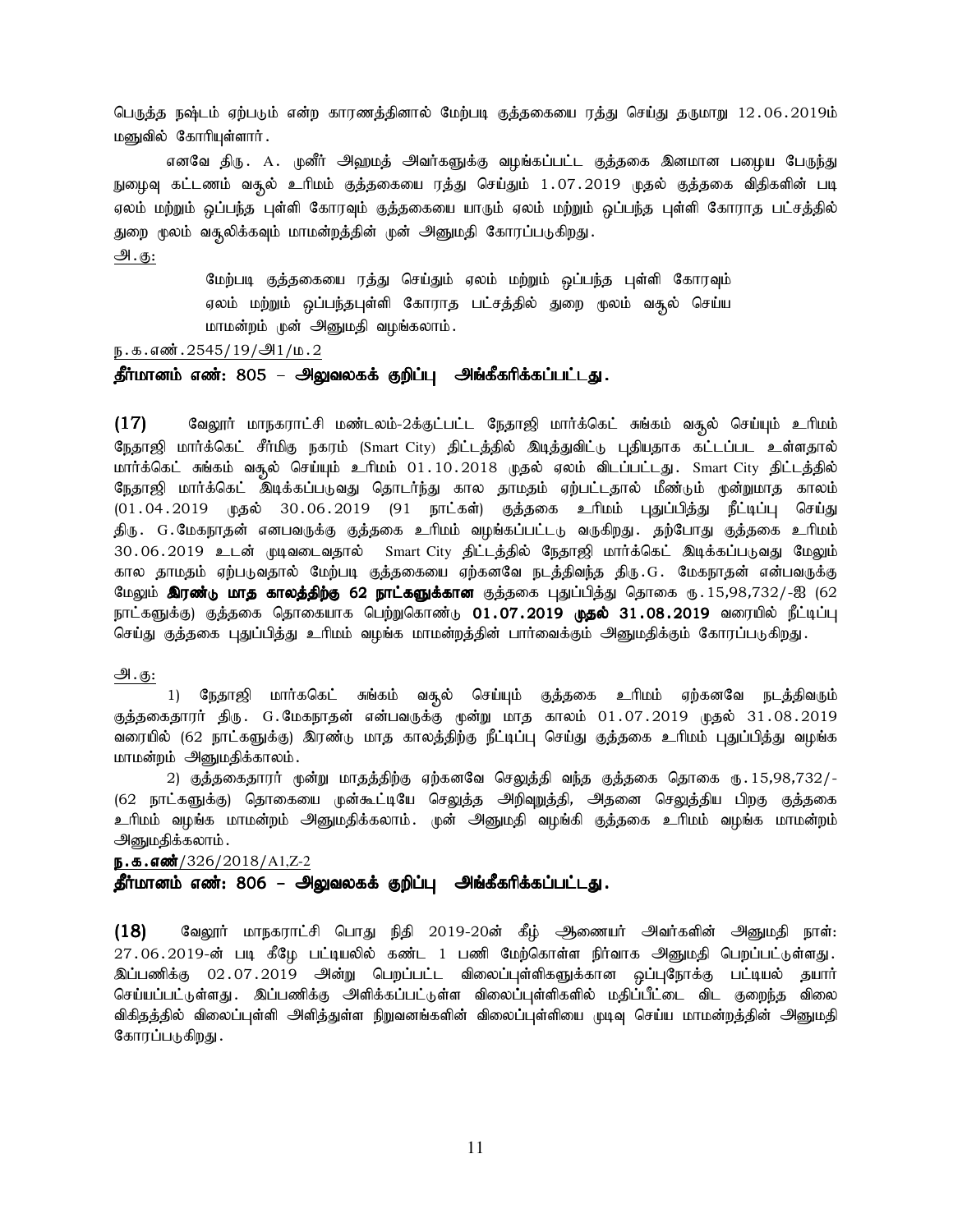| வ.<br>எண் | பணியின் பெயர்                                                                                                                                                                                                                   | மதிப்பீடு | நிறுவனத்தின் பெயர்                                                                                                                                                                         | விலைப்புள்ளி<br>விலைவிகிதம்       | குறிப்பு                                                                                      |
|-----------|---------------------------------------------------------------------------------------------------------------------------------------------------------------------------------------------------------------------------------|-----------|--------------------------------------------------------------------------------------------------------------------------------------------------------------------------------------------|-----------------------------------|-----------------------------------------------------------------------------------------------|
| 1         | $\mathfrak{D}_{\mathfrak{p}}$                                                                                                                                                                                                   | 3         | $\overline{4}$                                                                                                                                                                             | 5                                 | 6                                                                                             |
| 1.        | மாநகராட்சியில்<br>வேலூர்<br>அனைத்து<br>வார்டுகளில்<br>உள்ள<br>குடிநீர் தேக்க தொட்டிகளில் பொது<br>விநியோகம்<br>செய்யம்<br>மக்களுக்கு<br>குடிநீரில் சேர்ப்பதற்கு தேவையான<br>குளோரின்<br>கிலோ)<br>(120)<br>கொள்முதல் செய்யும் பணி. | 2.00      | VITA Enterprises Old<br>No.2/89, first Floor Egmore,<br>Chennai.<br>Ansi Tradelanes Private<br>Limited, Old.No.8/2, New<br>No.23, Canal Bank Road,<br>Kasturba nagar, Adyar,<br>Chennai-20 | $1,50,000/- L1$<br>$1,62,000/-L2$ | L1-ல் -<br>$1,50,000/-$<br>மதிப்பீட்டுத்<br>தொகையை<br>விட<br>குறைவாக<br>வழங்கப்<br>பட்டுள்ளதை |
|           |                                                                                                                                                                                                                                 |           | M/s KB Enterprises No<br>50/20, Mahabharath Street,<br>V.Mandur, Villupuram                                                                                                                | $1,83,000/-3$                     | ஏற்கலாம்                                                                                      |

மேற்படி பட்டியலில் கண்ட பணிக்கு சமாப்பிக்கப்பட்டுள்ள விலைப்புள்ளிகளில் குறைந்த விலை விகிதத்தில் விலைப்புள்ளி அளித்த நிறுவனத்தின் விலைப்புள்ளியை ஏற்று, பட்டியலில் கண்ட 1 பணிக்கு பணி உத்தரவு வழங்கபட்டதற்கும் மாமன்றத்தின் அனுமதி கோரப்படுகிறது.

# அலுவலக குறிப்பு :

- 1. மாமன்றத்தின் பார்வைக்கு வைக்கப்பட்டுள்ள இப்பொருள் மாமன்றத்தில் பதிவு செய்யலாம்.
- 2. இப்பணிக்கான செலவினத் தொகையை பொது நிதி 2019-20ன் கீழ் செலவு செய்யலாம்.
- 3. வேலூர் மாநகராட்சியில் பொது நிதி 2019-20ன் கீழ் விலைப்புள்ளி கோரப்பட்ட மேற்கண்ட 1 பணிக்கு விலைப்புள்ளி அளித்துள்ள நிறுவனம் குறைந்த விலை விகித 1) (L1- 1,50,000 /— 2) (L2- $1,62,000/$ - 3)  $L3$  -  $1,83,000/$ – ஆகிய முன்று விலைப்புள்ளியை ஏற்கலாம், ஆணையா் அவா்கள் முன்அனுமதி வழங்கியதையும் மாமன்றம் அனுமதிக்கலாம்.

# ந.க.எண்.3953/எச்1/2019

# தீர்மானம் எண்: 807 – அலுவலகக் குறிப்பு அங்கீகரிக்கப்பட்டது.

 $(19)$  கேலூர் மாநகராட்சி பொது நிதி 2019-20ன் கீழ் ஆணையர் அவர்களின் அனுமதி நாள்:  $27.05.2019$  -ன் படி கீழே பட்டியலில் கண்ட 1 பணி மேற்கொள்ள நிர்வாக அனுமதி பெறப்பட்டுள்ளது. இப்பணிக்கு 18.06.2019 அன்று பெறப்பட்ட ஒப்பந்தப்புள்ளிகளுக்கான ஒப்புநோக்கு பட்டியல் தயார் செய்யப்பட்டுள்ளது . இப்பணிக்கு அளிக்கப்பட்டுள்ள ஒப்பந்தப்புள்ளிகளில் மதிப்பீட்டை விட குறைந்த ஒப்பந்தபுள்ளி விகிதத்தில் ஒப்பந்தப்புள்ளி அளித்துள்ள நிறுவனங்களின் ஒப்பந்தப்புள்ளியை முடிவு செய்ய மாமன்றத்தின் அனுமதி கோரப்படுகிறது.

| வ.<br>எண் | பணியின் பெயர்                                                                                                                                                                  | மதிப்பீடு | நிறுவனத்தின் பெயர்                                                                                        | ஒப்பந்தப்புள்ளி<br>விலைவிகிதம்   | குறிப்பு                                                                                |
|-----------|--------------------------------------------------------------------------------------------------------------------------------------------------------------------------------|-----------|-----------------------------------------------------------------------------------------------------------|----------------------------------|-----------------------------------------------------------------------------------------|
|           |                                                                                                                                                                                | 3         |                                                                                                           | 5                                | 6                                                                                       |
| 1.        | மாநகராட்சியில்<br>வேலூர்<br>செயல்படும்<br>நுண்<br>உரக்கிடங்குகளின்<br>பணிகளை<br>மேற்கொள்ள<br>சிறப்பாக<br>$4-$<br>மேற்பார்வையாளர்கள்<br>ஒப்பந்த<br>அடிப்படையில் அமர்த்துதல் பணி | 8.15      | <b>M/S.INDIAN GREEN</b><br><b>SERVICE (IGS)</b><br>M/S.GLOW<br><b>CONSULTANTS</b><br><b>AVADI CHENNAI</b> | $-0.18 \% L1$<br>$+.036\%$ $1.2$ | $-0.18%$<br>மதிப்பீட்டுத்<br>தொகையை<br>விட குறைவாக<br>வழங்கப்<br>பட்டுள்ளதை<br>ஏற்கலாம் |

மேற்படி பட்டியலில் கண்ட பணிக்கு சமர்ப்பிக்கப்பட்டுள்ள ஒப்பந்தப்புள்ளி குறைந்த ஒப்பந்தப்புள்ளி விகிதத்தில் ஒப்பந்தப்புள்ளி அளித்த நிறுவனத்தின் ஒப்பந்தப்புள்ளியை ஏற்று, பட்டியலில் கண்ட 1 பணிக்கு பணி உத்தரவு வழங்க மாமன்றத்தின் அனுமதி கோரப்படுகிறது.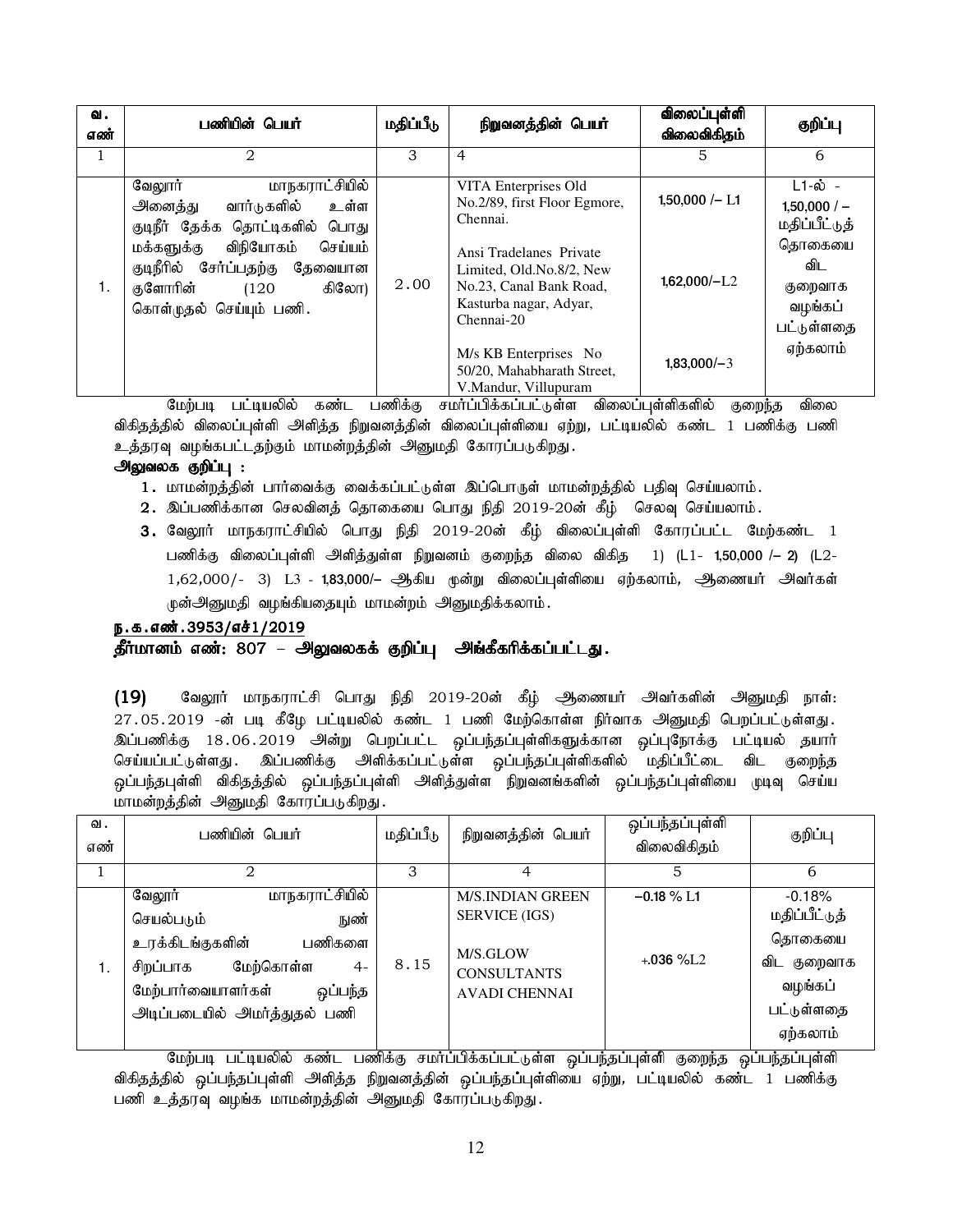# அலுவலக குறிப்பு :

- 1. மாமன்றத்தின் பார்வைக்கு வைக்கப்பட்டுள்ள இப்பொருள் மாமன்றத்தில் பதிவு செய்யலாம்.
- $2.$  இப்பணிக்கான செலவினத் தொகையை பொது நிதி 2019-20ன் கீழ் செலவு செய்யலாம்.
- 3. ஒப்பந்தப்புள்ளி கோரப்பட்ட மேற்கண்ட 1 பணிக்கு ஒப்பந்தப்புள்ளி அிளித்துள்ள M/S.INDIAN GREEN SERVICE (IGS) நிறுவனத்தின் குறைந்த தொகைக்கான (L1-((1)-0.18% ஒப்பந்தப்புள்ளியை ஏற்று, ஆணையர் அவர்கள் முன்அனுமதியில் பணி உத்தரவு வழங்கப்பட்டதற்கும் மாமன்றம் அனுமதிக்கலாம்.

 $(5.5.5.5\ldots)(5.5.5)$ 

# தீர்மானம் எண்: 808 – அலுவலகக் குறிப்பு அங்கீகரிக்கப்பட்டது.

(20) வேலூா் மாநகராட்சிப்பகுதியில் பிளாஸ்டிக் மொத்த விற்பனை, உற்பத்தி செய்தல், சேமித்து வைத்தல், விற்பனை, எடுத்துச் செல்லுதல், நெகிழி பயன்படுத்துதல் முதலியன 01.01.2019 முதல் தடை செய்யப்பட்டு அபராதத் தொகை விதிக்க 2019—ஆம் வருடத்திய் தமிழ்நாடு சட்டம் 12ன் கீழ் மற்றும் வேலூா் மாநகராட்சி சட்டம் 2008 பிரிவு 432-ன் படி உபவிதிகள் ஏற்படுத்த மாமன்றத் தீா்மானம் எண்.599 நாள்.28.02.2019–ல் ஒப்புதல் பெறப்பட்டு பொது மக்களின் ஆலோசணைகள் மற்றும் அட்சேபனைகள் ஏதும் இருப்பின் அறிவிப்பு வெளியான 30 நாட்களுக்கள் மாநகராட்சி ஆணையருக்கு எழுத்து மூலமாக தெரிவிக்கும்படி 11.06.2019 தேதிய தினத்தந்தி நாளிதழில் அறிவிப்பு வெளியிடப்பட்ட<u>து</u>.

அறிவிப்பு வெளியான 11.06.2019 முதல் 30 நாட்கள் வரையில் யாரும் ஆட்சேபனை தெரிவிக்காத காரணக்கினால் மேற்கண்ட உபவிதிகள் வேலூா் மாவட்ட அரசிகழில் வெளியிடவும், தொடா் நடவடிக்கை எடுக்கவும் மாமன்றத்தின<sup>்</sup> ஒப்புதல் கோரப்படுகிறது.

# <u>அலுவலக குறிப்</u>பு:

்தடை செய்யப்பட்ட பிளாஸ்டிக் பொருட்கள் வேலூா் மாநகராட்சிப் பகுதியில் தடைசெய்தல் மற்றும் அபராதத் தொகை நிர்ணயித்து நடைமுறைபடுத்தவும் உபவிதிகள் மாவட்ட அரசிதழில் வெளியிடவும் மாமனறம் ஒப்புதல் அளிக்கலாம்.

# e.f.v©:920/2019/**H1** தீர்மானம் எண்: 809 – அலுவலகக் குறிப்பு அங்கீகரிக்கப்பட்டது.

 $(21)$  மேலூர் மாநகராட்சி பொது நிதி 2019-20 கீழ் Providing Serial Light Sets for Main Office, Zonal Office-I, Zonal Office-II, Zonal Office-III and Zonal Office-IV and Providing Audio System, Balloon Arch, and Plantain Trees for Independence Day Celebration on 14.08.2019 and 15.08.2019 at Main Office Campus Vellore Corporation பணிக்கு தயாரிக்கப்பட்ட மதிப்பீட்டுத் தொகை ரு. 1,60,000/-க்கு ஆணையா அவர்களின் நிர்வாக அனுமதி நாள்.28.06.2019-ல் நிர்வாக அனுமதி வழங்கப்பட்டுள்ளது. இப்பணிக்கு 03.07.2019 அன்று பெறப்பட்ட முன்று விலைப்புள்ளிகளின் ஒப்புநோக்கு பட்டியல் விவரம் பின்வருமாறு.

| வ . எண் | ஒப்பந்ததாரரின் பெயர்         | விலைப்புள்ளி தொகை       |
|---------|------------------------------|-------------------------|
|         | M/s.Sudha Sound Service,     | $\mathbf{t}$ . 159890/- |
|         | வேலூர்                       |                         |
| 2       | M/s.Kalaidevi Sound Service, | $\text{I}68740$ /-      |
|         | வேலூர்                       |                         |
| 3       | M/s.Ravi Audio Lights,       | $\text{I}88800$ /-      |
|         | வேலூர்                       |                         |

மேற்படி பணிக்கு பெறப்பட்ட முன்று விலைப்புள்ளிகளில் குறைவானதாக M/s. Sudha Sound Service, வேலூர் நிறுவனம் மதிப்பீட்டுத் தொகை விலையில் அளித்துள்ள விலைப்புள்ளியை ஏற்கலாம், மேலும் M/s. Sudha Sound Service, வேலூர் நிறுவனக்காருக்கு 13.08.2019 அன்று பணிஆணை வழங்கப்பட்டதற்கும் மாமன்றத்தின் அனுமதிக்கு கோரப்படுகிறது. அலுவலக குறிப்பு:-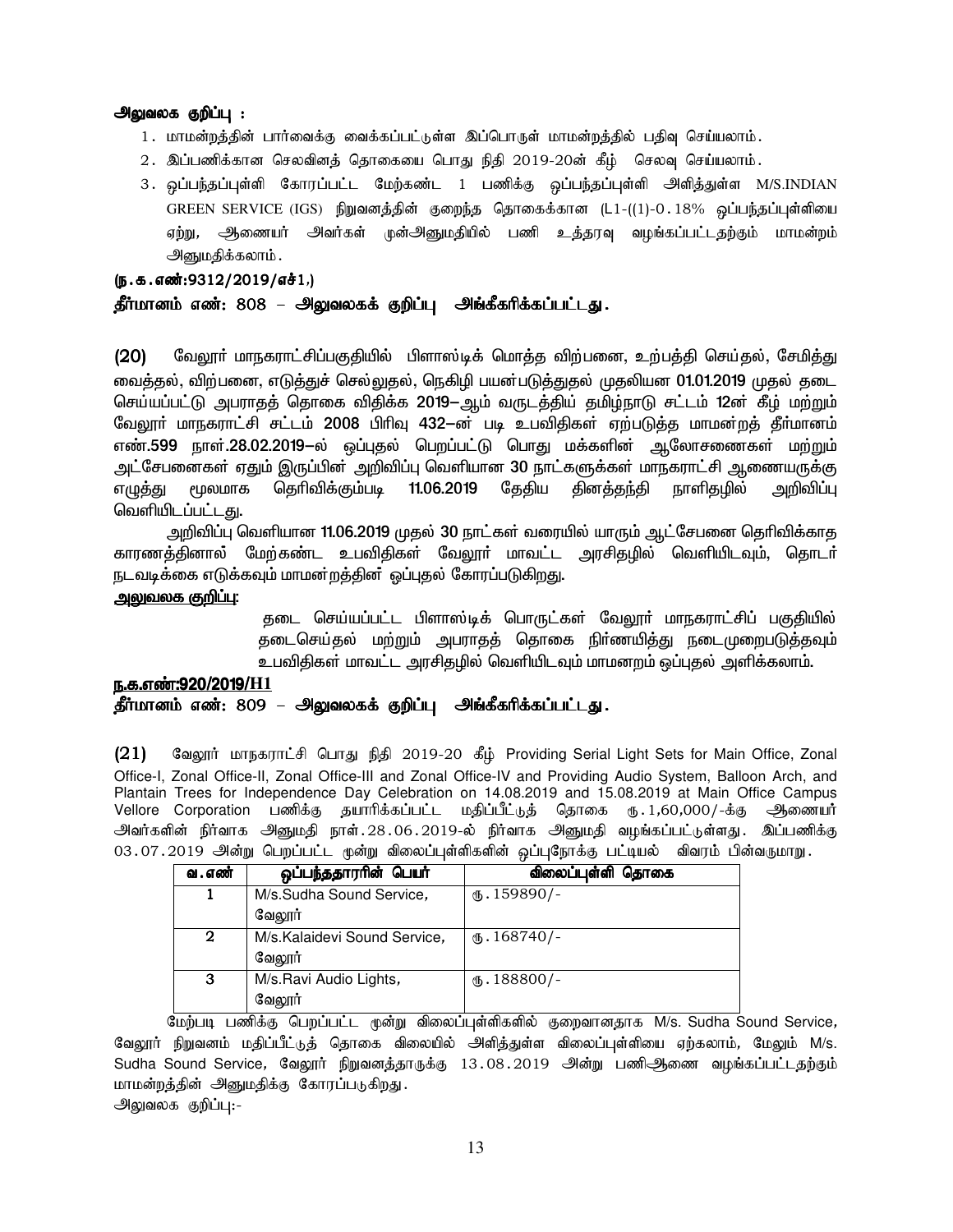- 1. khkd;wj;jpd; ghh;itf;F itf;fg;gl;Ls;s ng;bghUs; khkd;wj;jpy; gjpt[ bra;ayhk;.
- $2.$   $\qquad$  இப்பணிக்கான செலவினத் தொகையை பொது நிதி 2019-20 கீழ் செலவு செய்யலாம்.
- 3. பெறப்பட்ட விலைப்புள்ளிகளில் குறைவானதாக மதிப்பீட்டுத் தொகை விலையில் விலைப்புள்ளி அிளித்துள்ள M/s. Sudha Sound Service, வேலூர் நிறுவனத்தின் விலைப்புள்ளியை ஏற்கலாம், அணையர் அவர்களின் முன்அனுமதி பெற்று பணி ஆணை வழங்கியதையும் மாமன்றம் அனுமதி வழங்கலாம் .

 $(5.5.5.5\ldots)(5.4010/2019/E1)$ 

## தீர்மானம் எண்: 810 – அலுவலகக் குறிப்பு அங்கீகரிக்கப்பட்டது.

(22) கேலூர் மாநகராட்சி SuWaSeM - 2019 திட்டத்தின் கீழ் ஆணையர் அவர்களின் செயல்முறை உத்தரவு நாள்: 27.06.2019-ன் மற்றும் மாவட்ட ஆட்சித்தலைவர், வேலூர் அவர்களின் செயல்முறை Proc. No: F. SuWaSem /TWAD/RWS/Vellore/ Dt.02.07.2019-ன் படி கீழே பட்டியலில் கண்ட 4 பணிகள் மேற்கொள்ள நிர்வாக அனுமதி வழங்கப்பட்டுள்ளது. இப்பணிகளுக்கு 12.07.2019 அன்று பெறப்பட்ட ஒப்பந்தப்புள்ளிகளுக்கான ஒப்புநோக்கு பட்டியல் தயார் செய்யப்பட்டுள்ளது . இப்பணிகளுக்கு அளிக்கப்பட்டுள்ள ஒப்பந்தப்புள்ளிகளில் மதிப்பீட்டை விட குறைந்த தொகைக்கான ஒப்பந்தப்புள்ளி அிளித்துள்ள ஒப்பந்தாரர்களின் ஒப்பந்தப்புள்ளியை முடிவு செய்ய மாமன்றத்தின் அனுமதி கோரப்படுகிறது.

| வ.<br>எண்    | பணியின் பெயர்                                                                                                                                                             | மதிப்பீடு      | ஒப்பந்ததாரா்<br>திருவாளர்கள்                                          | ஒப்பந்தப்புள்ளி<br>விலைவிகிதம்    | குறிப்பு                                                                                                 |
|--------------|---------------------------------------------------------------------------------------------------------------------------------------------------------------------------|----------------|-----------------------------------------------------------------------|-----------------------------------|----------------------------------------------------------------------------------------------------------|
| $\mathbf{1}$ | $\mathfrak{D}_{1}^{(1)}$                                                                                                                                                  | $\overline{3}$ | $\overline{4}$                                                        | 5                                 | 6                                                                                                        |
| 1.           | $\overline{of}$<br>Construction<br><b>New</b><br>Pond<br>Rainwater Harvesting in Bhavani<br>Nagar Ward No:6 in Zone - I,<br><b>Vellore Corporation</b>                    | 12.00          | M/s. Thanigai<br>Construction,<br>Vellore.<br>N.சீனிவாசன்,<br>வேலூர். | $-0.91\%$ (L1)<br>$+ 2.69%$ (L2)  | $L1-\dot{\omega}$ -0.91%<br>மதிப்பீட்டுத்<br>தொகையை விட<br>குறைவாக வழங்கப்<br>பட்டுள்ளதை<br>ஏற்கலாம்     |
| 2.           | Construction of Check Dam at<br>channel in V.O.C. Nagar, Ward<br>Zone<br>No:24<br>Vellore<br>in<br>$\equiv$<br>$\mathbf{I}$<br>Corporation.                               | 12.00          | N.சீனிவாசன்,<br>வேலூர்.<br>C.நடராஜன்,<br>வேலூர்                       | $-0.14%$ (L1)<br>$+ 0.44\%$ (L2)  | $L1 - \dot{\omega} - 0.14\%$<br>மதிப்பீட்டுத்<br>தொகையை விட<br>குறைவாக வழங்கப்<br>பட்டுள்ளதை<br>ஏற்கலாம் |
| 3.           | Construction of Check Dam at<br>channel in Bharathiyar Nagar, Ward<br>No:36<br>in Zone - III Vellore<br>Corporation.                                                      | 9.00           | N.சீனிவாசன்,<br>வேலூர்.<br>C.நடராஜன்,<br>வேலூர்                       | $-0.09\%$ (L1)<br>$+ 0.35\%$ (L2) | $L1 - \dot{\omega} - 0.09\%$<br>மதிப்பீட்டுத்<br>தொகையை விட<br>குறைவாக வழங்கப்<br>பட்டுள்ளதை<br>ஏற்கலாம் |
| 4.           | Check<br>Providing<br>with<br>Dam<br>Bundcore wall and<br>Deepaning of<br>existing pond area at Edayanchathu<br>Ramalinga Nagar,<br>Zone-IV<br>in<br>Vellore Corporation. | 12.00          | N.சீனிவாசன் <i>,</i><br>வேலூர்.<br>C.நடராஜன்,<br>வேலூர்               | $-0.94\%$ (L1)<br>$+ 6.75\%$ (L2) | $L1-\dot{\omega}$ -0.94%<br>மதிப்பீட்டுத்<br>தொகையை விட<br>குறைவாக வழங்கப்<br>பட்டுள்ளதை<br>ஏற்கலாம்     |

மேற்கண்ட பட்டியலில் கண்ட 4 பணிகளுக்கு பெறப்பட்ட ஒப்பந்தப்புள்ளிகளில் மதிப்பிட்டு தொகையை விட குறைந்த தொகைக்கான ஒப்பந்தப்புள்ளிகள் அளித்துள்ள ஓப்பந்ததாரரின் ஓப்பந்தப்புள்ளியை ஏற்கலாம், மேலும் பட்டியலில் கண்ட 4 பணிக்கு 16.08.2019 அன்று பணி உத்திரவு வழங்கப்பட்டதற்கு மாமன்றத்தின் அனுமதி வேண்டப்படுகிறது.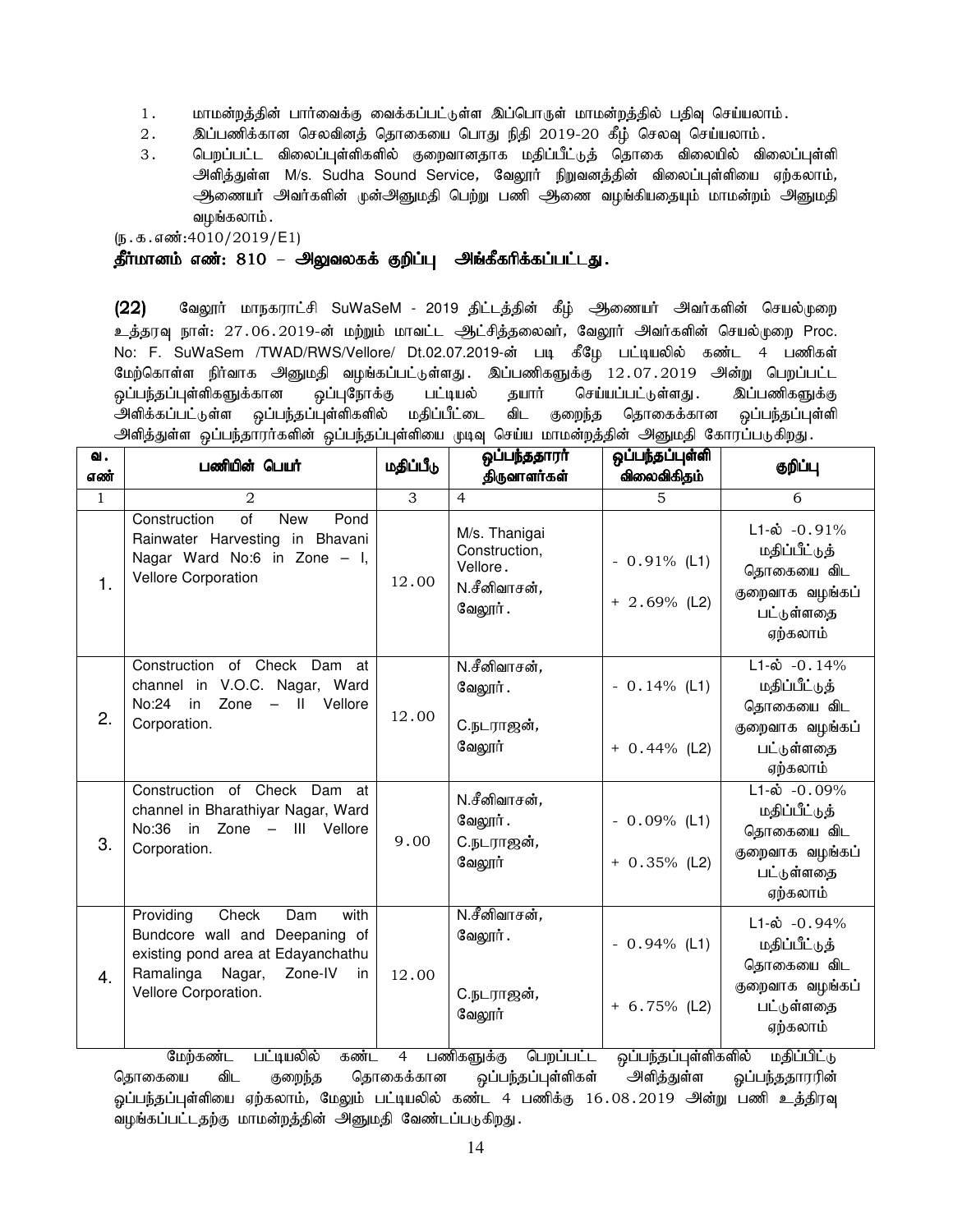# அலுவலக குறிப்பு :

- 1. மாமன்றத்தின் பார்வைக்கு வைக்கப்பட்டுள்ள இப்பொருள் மாமன்றத்தில் பதிவு செய்யலாம்.
- 2. இப்பணிக்கான செலவினத் தொகையை SuWaSeM 2019 திட்டத்தின் கீழ் செலவு செய்யலாம்.
- 3. வேலூர் மாநகராட்சியில் SuWaSeM 2019 திட்டத்தின் ஒப்பந்தப்புள்ளி கோரப்பட்ட மேற்கண்ட 4 பணிக்கு ஒப்பந்தப்புள்ளி அளித்துள்ள ஒப்பந்ததாரரின் குறைந்த தொகைக்கான(1.L1(- $0.91\%$ ), $2. L1$ (- $0.14\%$ ), $3. L1$ (- $0.09\%$ ), $4. L1$ (- $0.94\%$ )) ஒப்பந்தப்புள்ளியை ஏற்கவும், நான்கு பணிகளுக்கும் அணையர் அவர்களின் முன்அனுமதியில் பணி ஆணை வழங்கியதையும் மாமன்றம் அனுமதிக்கலாம்.

(ந.க.எண்<sup>1816/2018/E1)</sup>

# தீர்மானம் எண்: 811 – அலுவலகக் குறிப்பு அங்கீகரிக்கப்பட்டது.

 $(23)$  Baலூர் மாநகராட்சி குடிநீர் நிதி 2019-20 கீழ் Providing Distribution Pipeline at Ariyur Pudhu Street , Ariyur Thiruvalluvar Nagar, Sivanathapuram and Edayanchathu Arni Road in Zone-IV ,Vellore Corporation பணிக்கு தயாரிக்கப்பட்ட மதிப்பீட்டுத் தொகை ரு. 1,50,000/-க்கு ஆணையர் அவர்களின் .<br>நிர்வாக அனுமதி நாள்.20.06.2019-ல் நிர்வாக அனுமதி வழங்கப்பட்டுள்ளது. இப்பணிக்கு 24.06.2019 அன்று பெறப்பட்ட முன்று விலைப்புள்ளிகளின் ஒப்புநோக்கு பட்டியல் விவரம் பின்வருமாறு.

| வ . எண்                  | ஒப்பந்ததாரரின் பெயர்    | விலைப்புள்ளி சதவிகிதம் |  |
|--------------------------|-------------------------|------------------------|--|
|                          | திருV.K.Magesh, Vellore | $(B.132437)$ -         |  |
| திரு. V.S. Anandan,<br>2 |                         | $\text{I}39137/-$      |  |
|                          | Vellore                 |                        |  |
| 3                        | திரு. V.Sudhakar        | $\text{I}48500$ /-     |  |
|                          | Vellore                 |                        |  |

மேற்படி பணிக்கு பெறப்பட்ட முன்று விலைப்புள்ளிகளில் குறைவானதாக திரு. V.K.Magesh Vellore <u>ஒ</u>ப்பந்ததாரர் மதிப்பீட்டுத் தொகை விலையில் அளித்துள்ள விலைப்புள்ளியை ஏற்கலாம், மேலும் திரு V.K.Magesh, Vellore ஒப்பந்ததாரருக்கு 25.06.2019 அன்று பணிஆ்ணை வழங்கப்பட்டதற்கும் மாமன்றத்தின் அனுமதிக்கு கோரப்படுகிறது.

அலுவலக குறிப்பு:-

- 1. khr மன்றத்தின் பார்வைக்கு வைக்கப்பட்டுள்ள இப்பொருள் மாமன்றத்தில் பதிவு செய்யலாம்.
- 2. இப்பணிக்கான செலவினத் தொகையை குடிநீர் நிதி 2019-20 கீழ் செலவு செய்யலாம்.
- 3 . பெறப்பட்ட விலைப்புள்ளிகளில் குறைவானதாக மதிப்பீட்டுத் தொகை விலையில் விலைப்புள்ளி அளித்துள்ள திரு. V.K.Magesh, Vellore ஒப்பந்ததாரர் விலைப்புள்ளியை ஏற்கலாம், ஆணையர் அவர்களின் முன்அனுமதி பெற்று பணி ஆணை வழங்கியதையும் மாமன்றம் அனுமதி வழங்கலாம் .

 $(\mathbf{b}.\mathbf{t}.\mathbf{d}.\mathbf{d}\mathbf{c}\mathbf{w}\mathbf{d}:\mathbf{3490}/2019/\mathsf{E1})$ 

# தீர்மானம் எண்: 812 – அலுவலகக் குறிப்பு அங்கீகரிக்கப்பட்டது.

(24) Bазодит илгуварт СА Сынду நிதி 2019-20 கீழ் Maintenance works for Amma Unavagam at Anna Salai near MLA Office and Kaspa Nedundh Street in Zone –IV, Vellore Corporation பணிக்கு கயாரிக்கப்பட்ட மதிப்பீட்டுத் தொகை ரு. 1,50,000/-க்கு ஆணையர் அவர்களின் நிர்வாக அனுமதி நாள். 20.06.2019-ல் நிர்வாக அனுமதி வழங்கப்பட்டுள்ளது. இப்பணிக்கு 24.06.2019 அன்று பெறப்பட்ட முன்று விலைப்புள்ளிகளின் ஒப்புநோக்கு பட்டியல் விவரம் பின்வருமாறு.

| வ . எண் | ஒப்பந்ததாரரின் பெயர்  | விலைப்புள்ளி சதவிகிதம்   |
|---------|-----------------------|--------------------------|
|         | திரு. R.Arul, Vellore | $\omega$ . 131923/-      |
| 2       | திரு . V.S. Anandan,  | $(D.134520)$ -           |
|         | Vellore               |                          |
| 3       | திரு. V.Sudhakar      | $\circledast$ . 149090/- |
|         | Vellore               |                          |